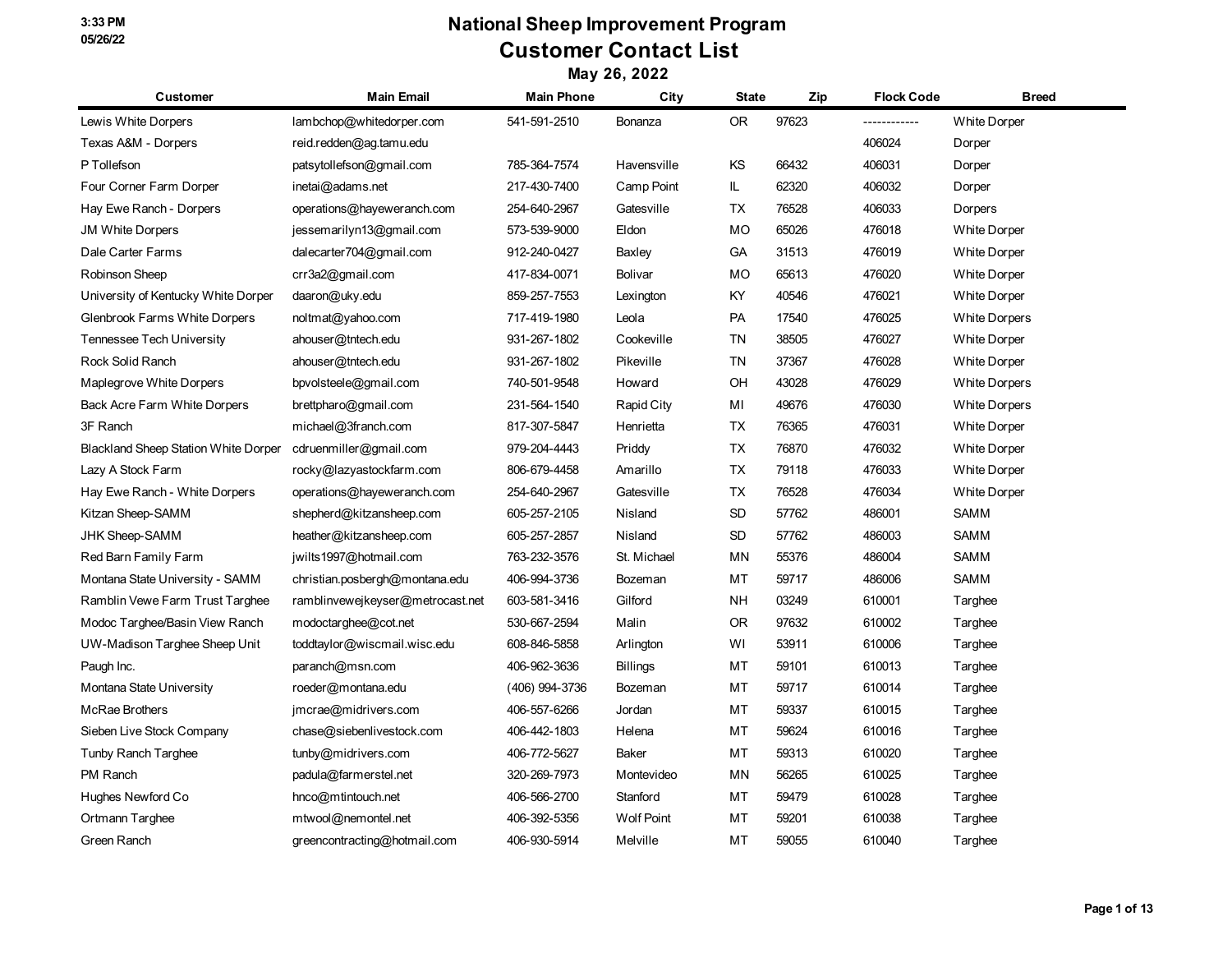| Customer                          | <b>Main Email</b>                 | <b>Main Phone</b> | City                | <b>State</b> | Zip   | <b>Flock Code</b> | <b>Breed</b> |
|-----------------------------------|-----------------------------------|-------------------|---------------------|--------------|-------|-------------------|--------------|
| Dallas Sheep Outfit               | ustargheesheep@gmail.com          | 406-578-2159      | Wilsell             | МT           | 59086 | 610044            | Targhee      |
| A & J Nevens Livestock            | aandinevenslivestock@frontier.com | 608-592-7842      | Lodi                | WI           | 53555 | 610049            | Targhee      |
| Montana Sheep Company             | roeder@3rivers.net                | 406-467-2462      | Fort Shaw           | MT           | 59443 | 610050            | Targhee      |
| Skull Creek Targhee               | k.mcrae.bieber@gmail.com          | 406-672-4471      | <b>Brockway</b>     | МT           | 59214 | 610052            | Targhee      |
| Vannest Targhee                   | sjvannest@gmail.com               | 989-426-4940      | Gladwin             | MI           | 48624 | 610053            | Targhee      |
| Clover Meadows LLC                | clovermeadowsmt@gmail.com         | 406-842-5235      | Sheridan            | MT           | 59749 | 610055            | Targhee      |
| Kopren Targhee                    | wkopren@live.com                  | 605-545-0842      | Bison               | SD           | 57620 | 610058            | Targhee      |
| Front Range Sheep Co              | frontrangesheepco@gmail.com       | 406-980-0325      | Fairfield           | МT           | 59436 | 610059            | Targhee      |
| Fouhy Targhee                     | tcfouhy@nemont.net                |                   | Peerless            | MT           |       | 610061            | Targhee      |
| USDA USSES-Targhee                | bret.taylor@ars.usda.gov          | 208-374-5306      | Dubois              | ID           | 83423 | 610062            | Targhee      |
| Sweet Grass Targhee               | laverell.dylan@gmail.com          | 406-930-0216      | <b>Big Timber</b>   | MT           | 59011 | 610063            | Targhee      |
| Univ of Idaho-Targhee             | bmurdoch@uidaho.edu               | 208-885-3516      | Moscow              | ID           | 83844 | 610064            | Targhee      |
| <b>Pruitt Targhees</b>            | pruittbadger@gmail.com            | 406-579-0143      | Bozeman             | МT           | 59718 | 610065            | Targhee      |
| Kilber Family Targhees            | skilber@valleytel.net             | 605-380-5262      | Ipswich             | SD           | 57451 | 610067            | Targhees     |
| Brady and Brenna Ruff             | bandbruff@rangeweb.net            | 406-855-0454      | Forsyth             | MT           | 59327 | 610068            | Targhee      |
| Sampsel Land & Livestock          | dawnita.deichmann@yahoo.com       | 406-566-2650      | Stanford            | MT           | 59479 | 610070            | Targhee      |
| <b>LM Livestock</b>               | Imsurber@gmail.com                | 406-581-7772      | Newell              | SD           | 57760 | 610074            | Targhee      |
| Diamond U Ranch                   | dougulsh72@gmail.com              | 406-868-5559      | Fort Shaw           | MT           | 59443 | 610075            | Targhee      |
| Coyote Creek Targhees             | dbasel@gwtc.net                   | 605-985-5205      | Union Center        | SD           | 57787 | 610076            | Targhee      |
| <b>Holtz Family Targhees</b>      | missyholtz@gmail.com              | 320-267-4993      | <b>Little Falls</b> | MN           | 56345 | 610079            | Targhee      |
| Collin Kessler                    | cwkesslerranch@gmail.com          | 605-216-5144      | Wetonka             | SD           | 57481 | 610080            | Targhee      |
| Golden Holmquist                  | goldenholmquist@gmail.com         | 406-403-2349      | Fairfield           | МT           | 59436 | 610081            | Targhee      |
| <b>JAM Targhees</b>               | taylorsheep@yahoo.com             | 608-332-4914      | Arlington           | W١           | 53911 | 610082            | Targhee      |
| <b>Buchan Bremer Targhees</b>     | buchanbremer@gmail.com            | 507-236-4175      | Fairmont            | MN           | 56031 | 610083            | Targhee      |
| Square Butte Targhees             | squarebuttetarghees@gmail.com     | 406-899-3159      | Sun River           | MT           | 59483 | 610084            | Targhee      |
| Innes Ranch LLC                   | bobinnes35@gmail.com              | 307-680-5404      | Gillette            | WY           | 82718 | 610095            | Targhee      |
| Helle Rambouillet                 | hellerambouillet@gmail.com        | 406-683-6686      | Dillon              | МT           | 59725 | 612001            | Rambouillet  |
| UW-Madison Rambouillet Sheep Unit | toddtaylor@wiscmail.wisc.edu      | 608-846-5858      | Arlington           | WI           | 53911 | 612002            | Rambouillet  |
| Lehfeldt Rambouillets             | ben lehfeldt@hotmail.com          | 406-636-2074      | Lavina              | МT           | 59046 | 612010            | Rambouillet  |
| Chapman Rambouillets              | beauchapman@sdplains.com          | 605-244-7166      | Bison               | SD           | 57620 | 612011            | Rambouillets |
| Rocky Hill Rambouillet            | johnerk@hotmail.com               | 605-490-9506      | Newell              | SD           | 57760 | 612012            | Rambouillet  |
| <b>Benz Rambouillet</b>           | benzmatt@hotmail.com              | 701-870-4135      | St Marys            | KS           | 66536 | 612013            | Rambouillet  |
| Legacy Sheep Co.                  | kristan@gossner.com               | 435-770-5050      | Lewiston            | UT           | 84320 | 612015            | Rambouillet  |
| Kopren Rambouillet                | wkopren@live.com                  | 605-244-7107      | Bison               | <b>SD</b>    | 57620 | 612016            | Rambouillet  |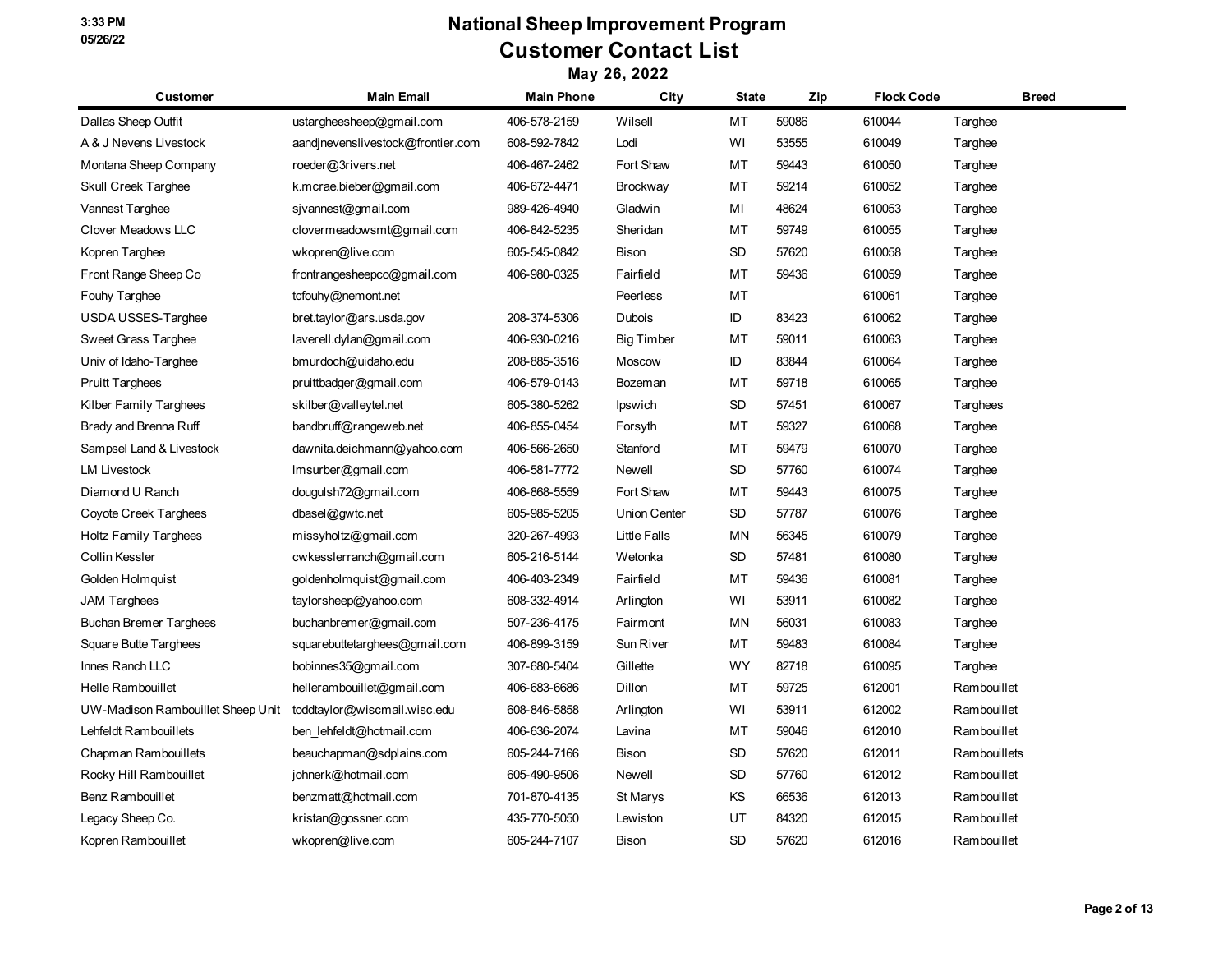| <b>Customer</b>                                           | <b>Main Email</b>                | <b>Main Phone</b> | City              | State     | Zip   | <b>Flock Code</b> | <b>Breed</b> |
|-----------------------------------------------------------|----------------------------------|-------------------|-------------------|-----------|-------|-------------------|--------------|
| <b>Valley View Farm</b>                                   | valleyviewfarm6@gmail.com        | 419-212-4600      | Edgerton          | OH        | 43517 | 612017            | Rambouillet  |
| Erk Bros.                                                 | erk ranch@sdplains.com           | 605-456-2709      | Newell            | <b>SD</b> | 57760 | 612018            | Rambouillet  |
| Flying O Sheep                                            | eatsdlamb@gmail.com              | 605-569-0224      | Newell            | SD        | 57760 | 612019            | Rambouillet  |
| Texas A&M                                                 | reid.redden@ag.tamu.edu          | 325-387-3168      | Sonora            | ТX        | 76950 | 612020            | Rambouillet  |
| <b>USDA USSES</b>                                         | Bret.Taylor@ars.usda.gov         | 208-374-5306      | <b>Dubois</b>     | ID        | 83423 | 612022            | Rambouillet  |
| <b>Reid Redden</b>                                        | reid redden@yahoo.com            | 830-591-3213      | San Angelo        | TX        | 76904 | 612028            | Rambouillet  |
| HF4 Ranch                                                 | hf4ranch@gmail.com               | 325-226-4903      | Sanora            | ТX        | 76950 | 612029            | Rambouillet  |
| Pfluger Hill Country Ranch Co., LLC                       | repfluger@msn.com                | 325-656-5132      | San Angelo        | TX        | 76901 | 612032            | Rambouillet  |
| <b>Tailwind Farm</b>                                      | Tailwindfarm@gmail.com           | 608-751-2963      | Beloit            | WI        | 53551 | 612033            | Rambouillet  |
| Montana State University - Rambouillet roeder@montana.edu |                                  | 406-980-0719      | Bozeman           | МT        | 59717 | 612034            | Rambouillet  |
| Hillingdon Ranch                                          | gileslivestock@hotmail.com       | 254-592-3746      | Comfort           | ТX        | 78013 | 612035            | Rambouillet  |
| Neely Ranch                                               | jprestonneely@gmail.com          | 210-859-4470      | Sonora            | TX        | 76950 | 612036            | Rambouillet  |
| Kott Ranch                                                | russellkott@gmail.com            | 830-683-7059      | Fredericksburg    | ТX        | 78624 | 612037            | Rambouillet  |
| G String Ranch                                            | eric@groverteam.com              | 507-259-8438      | Plainview         | ΜN        | 55964 | 612038            | Rambouillet  |
| Wall Dorsets & Rambouillets                               | cethanwall@gmail.com             | 405-334-3950      | Perkins           | OK        | 74059 | 612039            | Rambouillets |
| <b>Blonquist Bros Rambouillet</b>                         | jblonquist@allwest.net           | 435-640-8076      | Coalville         | UT        | 84017 | 612040            | Rambouillet  |
| Southview Station - Corriedales                           | southviewstation@outlook.com     | 585-261-5434      | Athens            | PA        | 18810 | 613001            | Corriedales  |
| Hettinger Research Extension Center                       | christopher.schauer@ndsu.edu     | 701-567-4323      | Hettinger         | <b>ND</b> | 58639 | 614026            | Columbia     |
| Montana State University - Columbia                       | roeder@montana.edu               | 406-980-0719      | Bozeman           | MT        | 59717 | 614029            | Columbia     |
| Blackman Columbias                                        | rainablackman.kma.1967@gmail.com |                   | <b>Wolf Creek</b> | MT        | 59648 | 614030            | Columbias    |
| Sloan Acres                                               | glsloan ks@yahoo.com             | 785-841-1526      | Lawrence          | KS        | 66049 | 614031            | Columbia     |
| <b>JCC Polypay</b>                                        | jccarlson@logonix.net            | 309-333-9798      | Macomb            | IL.       | 61455 | 620007            | Polypay      |
| Pharo Polypay                                             | brettpharo@gmail.com             | 231-322-2017      | Rapid City        | MI        | 49676 | 620013            | Polypay      |
| Grandview Polypay                                         | lilalamb@starpoint.net           | 507-532-7564      | Marshall          | MN        | 56258 | 620017            | Polypay      |
| Neaton Polypay                                            | hineaton@gmail.com               | 952-240-2192      | Watertown         | MN        | 55388 | 620020            | polypay      |
| University of Kentucky Polpays                            | daaron@uky.edu                   | 859-257-7553      | Lexington         | KY        | 40546 | 620035            | Polypay      |
| Uncompahgre Polypay Farm                                  | upfdelta@aol.com                 | 970-901-5045      | Delta             | CO        | 81416 | 620061            | Polypay      |
| Lambshire Polypays                                        | jinfo@lambshirepolypays.com      | 330-749-9053      | Shreve            | OH        | 44676 | 620062            | Polypay      |
| Hidden Valley Polypays                                    | glenjones1948@gmail.com          | 574-204-3442      | Rochester         | IN        | 46975 | 620068            | Polypay      |
| UW-Madison Polypay Sheep Unit                             | toddtaylor@wiscmail.wisc.edu     | 608-846-5858      | Arlington         | WI        | 53911 | 620078            | Polypay      |
| Refshaw Ranch-Polypay                                     | refshawranch@yahoo.com           | 218-473-2236      | Waubun            | MN        | 56589 | 620090            | Polypay      |
| <b>DB</b> Farms                                           | mcdowedd@gmail.com               | 330-347-6033      | Wooster           | OH        | 44691 | 620092            | Polypay      |
| <b>CAK Polypays</b>                                       | cakfarm@gmail.com                | 815-457-2618      | <b>Buckley</b>    | IL.       | 60918 | 620095            | Polypay      |
| Hausser Polypays                                          | d.mhausser@gmail.com             | 262-495-2692      | Eagle             | WI        | 53119 | 620096            | Polypay      |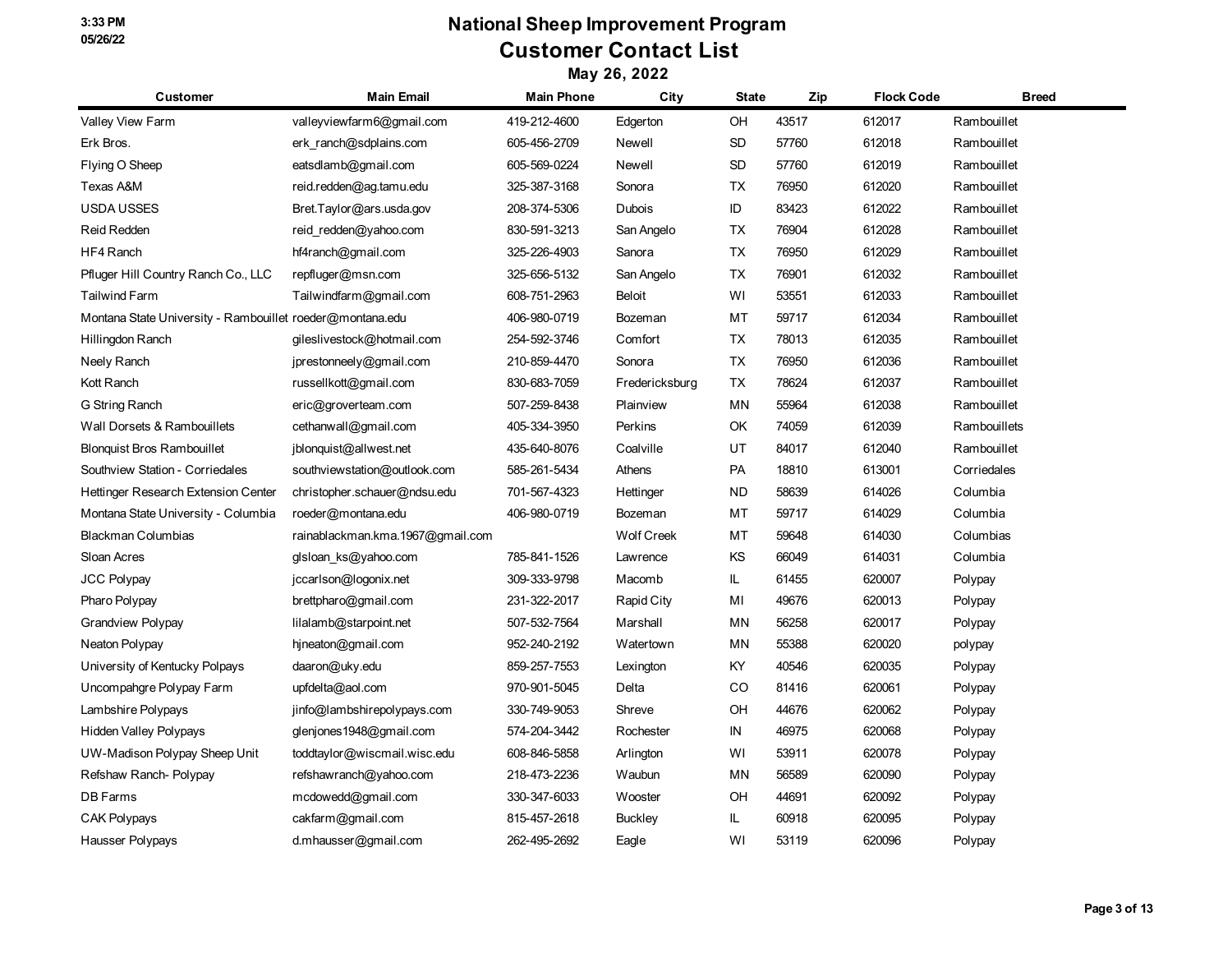| Customer                                             | <b>Main Email</b>              | <b>Main Phone</b>             | City                  | <b>State</b> | Zip   | <b>Flock Code</b> | <b>Breed</b>           |
|------------------------------------------------------|--------------------------------|-------------------------------|-----------------------|--------------|-------|-------------------|------------------------|
| Henke Family Polypay                                 | henkefarms@gmail.com           | 660-748-5742                  | Princeton             | <b>MO</b>    | 64673 | 620098            | Polypay                |
| <b>Schauer Sheep Company</b>                         | chris schauer@yahoo.com        | 701-567-5374                  | Hettinger             | ND           | 58639 | 620102            | Polypay                |
| N Kids Farm                                          | pdschloss@gmail.com            | 734-424-0331                  | Dexter                | ΜI           | 48130 | 620104            | Polypay                |
| Dakota Krome POA & Polypay                           | Ikrome@frontiernet.net         | 507-236-3174                  | Fairmont              | ΜN           | 56031 | 620105            | Polypay                |
| <b>Freking Polypay Genetics</b>                      | frekingpolypay@gmail.com       | 605-310-0733                  | Ceylon                | ΜN           | 56121 | 620107            | Polypay                |
| Gru-Well Farm                                        | rgruwell@merr.com              | 608-370-3572                  | Lodi                  | WI           | 53555 | 620111            | Polypay                |
| Big Prairie Polypay                                  | meurer66@gmail.com             | 815-973-5576                  | Ashton                | IL.          | 61006 | 620112            | Polypay                |
| Shear Vista Polypays                                 | ljr2057@gmail.com              | 509-995-3256                  | Nine Mile Falls       | WA           | 99026 | 620113            | Polypay                |
| Plucinski's Polypays                                 | alexplu91@hotmail.com          | 920-728-3264                  | Fort Atkinson         | WI           | 53538 | 620115            | Polypay                |
| Hoffman & Murphy                                     | cewe2@hotmail.com              | 618-939-7954                  | Waterloo              | IL.          | 62298 | 620116            | polypay                |
| Hanssen Polypay                                      | rjhanssen@triotel.net          | 605-449-4659                  | Emery                 | <b>SD</b>    | 57332 | 620117            | Polypay                |
| <b>Irish Acres</b>                                   | irishacres@centurytel.net      | 920-992-3747                  | Rio                   | W١           | 53960 | 620118            | Polypay                |
| Allen Farms Registered Polypay                       | aggienbob@yahoo.com            | 608-745-4603                  | Merrimac              | W١           | 53561 | 620119            | Polypay                |
| Meinders Stock Farms                                 | meinders2@hotmail.com          | 515-320-3835                  | <b>Buffalo</b>        | IA           | 50424 | 620121            | polypay                |
| Money Creek Farm                                     | rsmith@winona.edu              | 570-458-8688                  | Houston               | MN           | 55943 | 620122            | Polypay                |
| <b>USSES Polypays</b>                                | bret.taylor@usda.gov           | 208-374-5306                  | Dubois                | ID           | 83423 | 620123            | Polypay                |
| Patriot Polypays                                     | cfagerness@hotmail.com         | 507-855-2112                  | Steen                 | ΜN           | 56173 | 620125            | Polypay                |
| Robert Hastings                                      | rhas@sssnet.com                | 330-264-9065                  | Wooster               | OH           | 44691 | 620127            | Polypay                |
| Diamond K Sheep-Polypay                              | diamondk.clublambs@yahoo.com   | 608-732-4955                  | Clinton               | WI           | 53525 | 620128            | Polypay                |
| Univ of Idaho-Polypay                                | bmurdoch@uidaho.edu            | 208-885-3516                  | Moscow                | ID           | 83844 | 620129            | Polypay                |
| Shady Lane Farms                                     | nljessen87@gmail.com           | 605-460-1932                  | Redfield              | SD           | 57469 | 620131            | Polypay                |
| Hoiten Polypays                                      | hoitens@goldenwest.net         | 605-363-3211                  | Montrose              | <b>SD</b>    | 57048 | 620132            | Polypay                |
| <b>Chadwick Sheep Company</b>                        | chadwicksheepcompany@gmail.com | 270-227-8731                  | Murray                | KY           | 42071 | 620133            | Polypay                |
| Spoon Creek Polypays                                 | Jschiltz224@gmail.com          | 309-854-2195                  | Kewanee               | IL.          | 61443 | 620134            | Polypay                |
| Mark and Brenda Van Roekel                           | mandbvr@gmail.com              | 712-540-8710                  | Orange City           | IA           | 51041 | 620136            | Polypay                |
| Cascade Colony                                       | paulisheep@gmail.com           | 406-264-5364 ext 20 Sun River |                       | МT           | 59483 | 620137            | Polypay                |
| Shepherd's Haven Farm Polypays                       | shepherdshaven47@gmail.com     | 540-461-1083                  | Raphine               | VA           | 24472 | 620138            | Polypay                |
| Rafter P Ranch                                       | rafterp@runestone.net          | 320-760-4696                  | Kensington            | MN           | 56343 | 620139            | Polypay, Rideau Arcott |
| Wollin Sheep Farm                                    | swollin@wiktel.com             | 218-686-5513                  | Karlstad              | MN           | 56732 | 620141            | Polypay                |
| <b>Follow One Farms</b>                              | followonefarms@gmail.com       | 507-461-6088                  | Waseca                | ΜN           | 56093 | 620143            | Polypay                |
| J & S Polypays and Son                               | jspolypays@frontiernet.net     | 507-372-5956                  | Worthington           | ΜN           | 56187 | 620144            | Polypay                |
| Turkey Feather Farm                                  | plsinatra@gmail.com            | 518-231-6992                  | <b>Sharon Springs</b> | ΝY           | 13459 | 620146            | Polypay                |
| <b>BLY Farms</b>                                     | blychristopher@yahoo.com       | 701-705-2006                  | Flaxton               | <b>ND</b>    | 58737 | 620148            | Polypay                |
| KSU Sheep and Meat Goat Center Polyr arcrane@ksu.edu |                                | 785-532-1672                  | Manhattan             | KS           | 66506 | 620149            | Polypay                |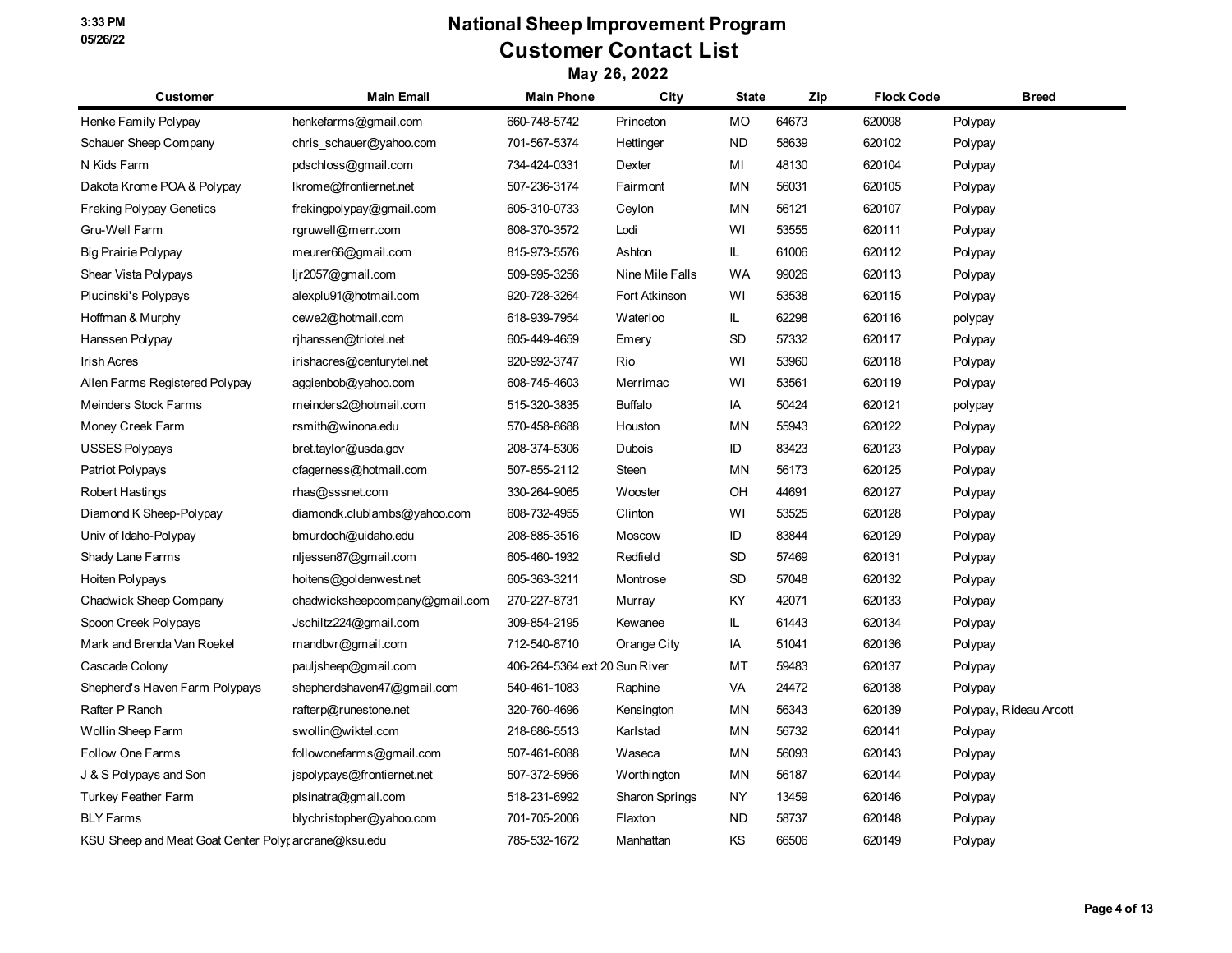| <b>Customer</b>                                               | <b>Main Email</b>              | <b>Main Phone</b> | City                   | <b>State</b> | Zip   | <b>Flock Code</b> | <b>Breed</b>            |
|---------------------------------------------------------------|--------------------------------|-------------------|------------------------|--------------|-------|-------------------|-------------------------|
| Cassady Polypays                                              | jpcassad@gmail.com             | 605-651-7034      | <b>Brookings</b>       | <b>SD</b>    | 57006 | 620150            | Polypay                 |
| <b>Pro-Ewe Genetics</b>                                       | proewegenetics@gmail.com       | 712-480-0881      | Curlew                 | IA           | 50527 | 620151            | Polypay                 |
| Split Rail Farm LLC                                           | SplitRailFarmLLC@gmail.com     | 248-240-7412      | <b>Hickory Corners</b> | MI           | 49060 | 620152            | Polypay                 |
| Dagel Livestock                                               | lancedagel@hotmail.com         | 605-520-1770      | Madelia                | <b>MN</b>    | 56062 | 620153            | Polypay                 |
| Leen LLC                                                      | vandyk3117@gmail.com           | 515-339-7794      | Winterset              | IA           | 50273 | 620155            | Polypay                 |
| Spring Valley Sheepherding Co                                 | rustyburgett@gmail.com         | 515-708-8850      | Perry                  | IA           | 50220 | 620156            | Polypay                 |
| Poe Polypays                                                  | poegrandma@gmail.com           | 712-480-0485      | Blakesburg             | IA           | 52536 | 620157            | Polypay                 |
| Oregon State University                                       | mary.smallman@oregonstate.edu  | 541-231-4299      | Corvallis              | <b>OR</b>    | 97331 | 620158            | Polypay                 |
| Cloverlawn Stock Farm                                         | cloverlawn357@gmail.com        | 715-641-1048      | Almena                 | WI           | 54805 | 620159            | Polypay Commercial      |
| Hoogendoorn Polypays                                          | khoogie92@gmail.com            | 712-330-1485      | Colo                   | IA           | 50056 | 620160            | Polypay                 |
| Cream City Lamb and Wool - Polypay                            | cclambandwool@gmail.com        | 320-296-8025      | Hector                 | MN           | 55342 | 620161            | Polypay                 |
| Crow Creek Family Farm                                        | swartzc340@gmail.com           | 716-812-2266      | Attica                 | <b>NY</b>    | 14011 | 620162            | Polypay                 |
| Cedar Vista Ranch                                             | brendonklaseen17@gmail.com     | 970-644-0601      | Hotchkiss              | CO           | 81419 | 620163            | Polypay                 |
| Taylor Made Polypays                                          | taylorsheep@yahoo.com          | 608-332-4914      | Arlington              | WI           | 53911 | 620164            | Polypay                 |
| <b>USDA ARS MARC Polypays</b>                                 | mark.hoogendoorn@usda.gov      | 402-762-4177      | Clay Center            | <b>NE</b>    | 68933 | 620165            | Polypay                 |
| Cannon River Polypays                                         | attorneyjscott@yahoo.com       | 612-963-4629      | Kilkenny               | ΜN           | 56052 | 620166            | Polypay                 |
| Echo Lea Smith Farms                                          | maceimmj6@yahoo.com            | 616-902-2773      | Lyons                  | МT           | 48851 | 620167            | Polypay                 |
| Kilduff Family Farm                                           | kilduff2010@hotmail.com        | 970-756-3151      | Meeker                 | CO           | 81641 | 620168            | Polypay                 |
| <b>Express Polypays</b>                                       | plwood@iastate.edu             | 319-430-4117      | Rembrant               | IA           | 50576 | 620169            | Polypay                 |
| Count Your Blessings Ranch LLC                                | jazzymood642@yahoo.com         | 270-564-6083      | Calvert City           | KY           | 42029 | 620170            | Polypay                 |
| <b>Hollow Oak Farm</b>                                        | hollowoak.kyfarm@gmail.com     | 859-967-8327      | Harrodsburg            | KY           | 40330 | 620172            | Polypay                 |
| Michael Schlumbohm Cheviots                                   | mschlumbohm93@gmail.com        | 765-546-4453      | Lynn                   | IN           | 47355 | 622002            | <b>Border Cheviot</b>   |
| PH Farms-Finn                                                 | drhunter@nktelco.net           | 937-726-0174      | Ft. Loramie            | OH           | 45845 | 624003            | Finnsheep               |
| Cream City Lamb and Wool - Finns                              | cclambandwool@gmail.com        | 320-296-8025      | Hector                 | MN           | 55342 | 624005            | Finn                    |
| Yankee Rock Farm, LLC Finn                                    | yankeerockfarm@gmail.com       | 781-264-0460      | Orwell                 | VT           | 05760 | 624006            | Finn                    |
| Hedgehog Hill Farm                                            | thesheep@hedgehoghill.farm     | 508-649-9496      | North Easton           | МA           | 02356 | 624007            | Finnsheep               |
| Ponker Farm                                                   | kelli.otting@gmail.com         | 309-642-7330      | Hardy                  | AR           | 72542 | 624008            | Finn                    |
| Gale Woods Farm                                               | tim.reese@threeriversparks.org | 612-490-2186      | Mound                  | MN           | 55364 | 624009            | Finnsheep               |
| Desert Weyr, LLC                                              | oogiem@desertweyr.com          | 970-527-3573      | Paonia                 | CO           | 81428 | 624500            | <b>Black Welsh Mtn</b>  |
| Loehr Pride Farm-Romney                                       | loehrpridefarm@gmail.com       | 319-450-5143      | Springville            | IA           | 52336 | 627009            | Romney                  |
| Loehr Pride Farm - Romeldale                                  | loehrpridefarm@gmail.com       | 319-450-5143      | Springville            | IA           | 52336 | 627501            | Romeldale               |
| Spring Creek Farm-Border Leicester                            | lewman@frontier.com            | 952-472-4524      | Minnetrista            | MN           | 55364 | 628002            | <b>Border Leicester</b> |
| Berven Stock Farm                                             | bervenstockfarm@outlook.com    | 320-413-0183      | Montevideo             | <b>MN</b>    | 56265 | 628005            | <b>Border Leicester</b> |
| Yankee Rock Farm, LLC Border Leicesi vankeerockfarm@gmail.com |                                | 781-264-0430      | Orwell                 | VT           | 05760 | 628006            | <b>Border Leicester</b> |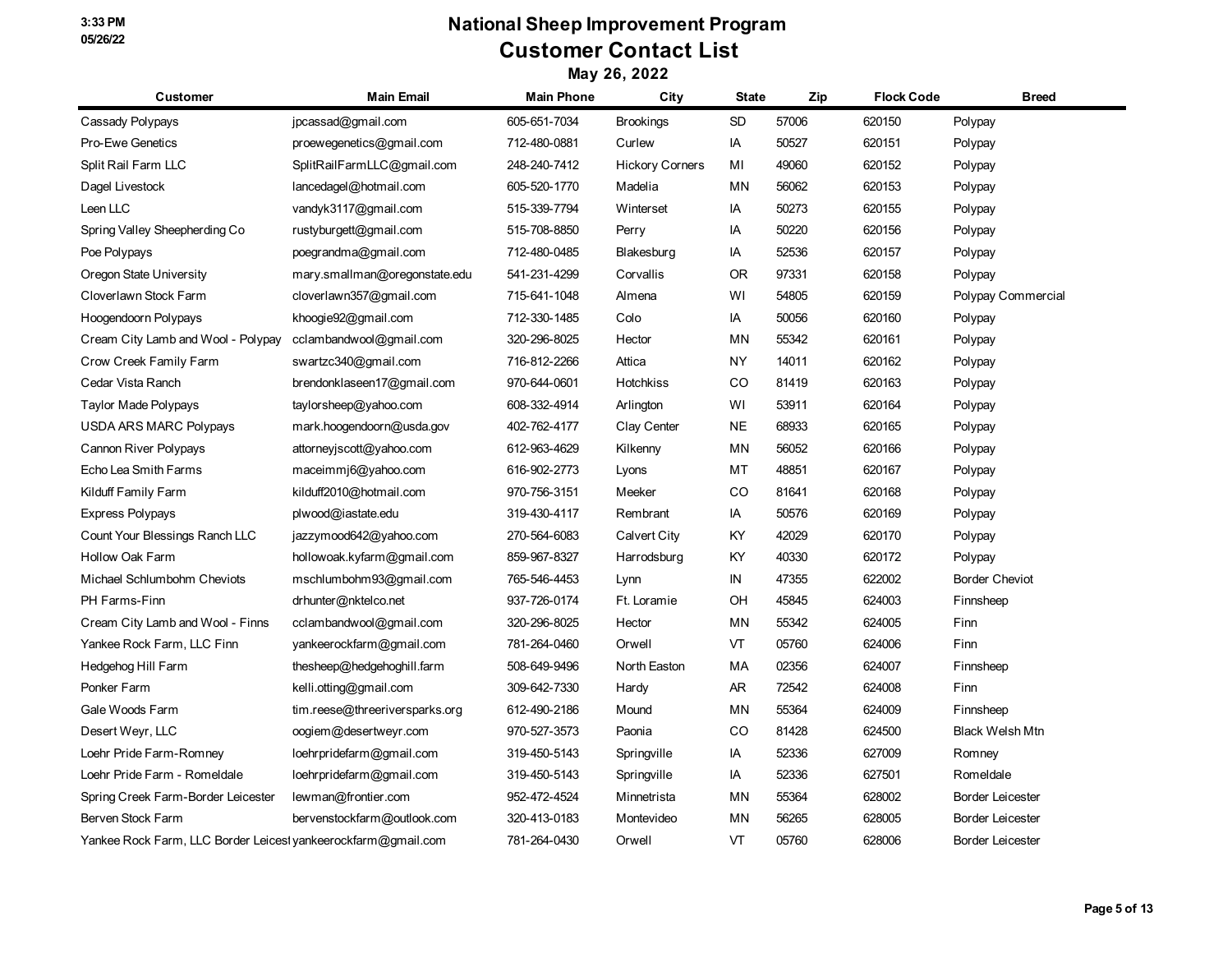# **National Sheep Improvement Program Customer Contact List**

| <b>Customer</b>                                              | <b>Main Email</b>               | <b>Main Phone</b> | City                 | <b>State</b>  | Zip   | <b>Flock Code</b> | <b>Breed</b>            |
|--------------------------------------------------------------|---------------------------------|-------------------|----------------------|---------------|-------|-------------------|-------------------------|
| Hickory Grove Farm                                           | ann.runner@gmail.com            | 309-333-4880      | Colchester           | $\mathsf{IL}$ | 62326 | 628007            | <b>Border Leicester</b> |
| Campbell Farms - Lincolns                                    | campbell.1279@osu.edu           | 740-434-3252      | Waterford            | OH            | 45786 | 629003            | Lincoln                 |
| Beachy Lincolns                                              | bryanbeachy@ymail.com           | 503-400-1467      | Jefferson            | 0R            | 97352 | 629004            | Lincoln                 |
| Moonstruck Farm Icelandics                                   | hettick1@yahoo.com              | 330-391-1584      | Creston              | OH            | 44217 | 629504            | Icelandic               |
| <b>Browns Branch Acres</b>                                   | brownsbranchacres@gmail.com     | 302-682-2799      | <b>Butler</b>        | KY            | 41006 | 630065            | Kiko                    |
| University of Massachusetts Boer Goats newth@vasci.umass.edu |                                 | 413-549-3258      | Amherst              | МA            |       | 633003            | <b>Boer</b>             |
| KSU Sheep and Meat Goat Center Boer arcrane@ksu.edu          |                                 | 785-532-1672      | Manhattan            | KS            | 66506 | 633007            | <b>Boer Goats</b>       |
| Rafter P Livestock - Boer                                    | livestock@rafterplivestock.com  | 208-541-5527      | Hazelton             | ID            | 83335 | 633009            | Boer                    |
| Finicky Farm - Boer Goats                                    | jesse@finicky.farm              | 413-358-1572      | Southborough         | МA            | 01772 | 633010            | <b>Boer Goats</b>       |
| Nick & Jessica Berndt                                        | eversogoats@hotmail.com         | 605-204-0489      | Herreid              | <b>SD</b>     | 57632 | 633011            | <b>Boer Goats</b>       |
| Rafter P Livestock - Savanna                                 | livestock@rafterplivestock.com  | 208-541-5527      | Hazelton             | ID            | 83335 | 635037            | Savanna                 |
| S Bar D Ranch                                                | stanjhuber@gmail.com            | 641-732-9271      | Rudd                 | IA            | 50471 | 635038            | Savanna                 |
| Kentucky State University                                    | kenneth.andries@kysu.edu        | 502-597-5094      | Frankfort            | KY            | 40601 | 636001            | <b>Meat Goats</b>       |
| <b>Waldoview Farm</b>                                        | hodgmans@msn.com                | 207-223-5542      | Winterport           | ME            | 04496 | 640005            | Katahdin                |
| Misty Oaks Farm                                              | kathy.bielek@gmail.com          | 330-264-5281      | Wooster              | OH            | 44691 | 640019            | Katahdin                |
| Red Barn Katahdins                                           | angus50456@yahoo.com            | 641-420-7535      | Manly                | IA            | 50456 | 640028            | Katahdin                |
| Fahrmeier Katahdins                                          | Ifahrmeier@msn.com              | 816-934-8651      | Wellington           | MO            | 64097 | 640030            | Katahdin                |
| Birch Cove Farm-Katahdin                                     | balancedepds@yahoo.com          | 573-642-7746      | Fulton               | MO            | 65251 | 640031            | Katahdin                |
| Thistle Grove Farm                                           | barejohn@hotmail.com            | 515-509-3602      | Boone                | IA            | 50036 | 640035            | Katahdin                |
| Triple L Farms                                               | lweeks@lumos.net                | 540-943-2346      | Waynesboro           | VA            | 22980 | 640044            | Katahdin                |
| Rolling Spring Farm                                          | Irite@vt.edu                    |                   | Glade Spring         | VA            | 24340 | 640045            | Katahdin                |
| Virginia Polytech-Katahdin                                   | Irite@vt.edu                    | 276-944-2200      | Glade Spring         | VA            | 24340 | 640046            | Katahdin                |
| Hound River Farm                                             | mcnjr53@yahoo.com               | 229-794-3456      | Hahira               | GA            | 31632 | 640052            | Katahdin                |
| Round Mountain Farm                                          | ilmm@earthlink.net              | 479-236-9569      | Fayetteville         | AR            | 72701 | 640060            | Katahdin                |
| <b>USDA-ARS Booneville</b>                                   | joan.burke@ars.usda.gov         |                   | Booneville           | AR            | 72926 | 640061            | Katahdin                |
| <b>KRK Katahdins</b>                                         | krkenagy@hotmail.com            | 503-351-6978      | Hubbard              | <b>OR</b>     | 97032 | 640068            | Katahdin                |
| Canfield Farms                                               | michelle@canfieldfarms.com      | 360-770-0615      | Snohomish            | <b>WA</b>     | 98290 | 640075            | Katahdin                |
| Nemaha Hill Farm                                             | lori.french@nemahahill.com      | 402-217-6217      | Ceresco              | <b>NE</b>     | 68017 | 640076            | Katahdin                |
| Fief Family Farm                                             | babfief@yahoo.com               | 719-384-4000      | La Junta             | CO            | 81050 | 640082            | Katahdin                |
| Fox Valley Homestead                                         | home@foxvalleyhomestead.com     | 417-501-9894      | Mt. Vernon           | MO            | 65712 | 640085            | Katahdin                |
| Sexton Katahdins                                             | mike@twinlakesenviro.com        | 712-830-3960      | <b>Rockwell City</b> | IA            | 50579 | 640088            | Katahdins               |
| Hunt Road Katahdin Sheep Farm                                | cheryl.huntsmith@charter.net    | 706-333-4055      | LaGrange             | GA            | 30241 | 640090            | Katahdin                |
| West Fork Farms                                              | robert.walker@westforkfarms.com | 931-510-1322      | Alpine               | <b>TN</b>     | 38543 | 640104            | Katahdin                |
| Glenbrook Farm                                               | noltmat@yahoo.com               | 717-419-1980      | Leola                | <b>PA</b>     | 17540 | 640105            | Katahdins               |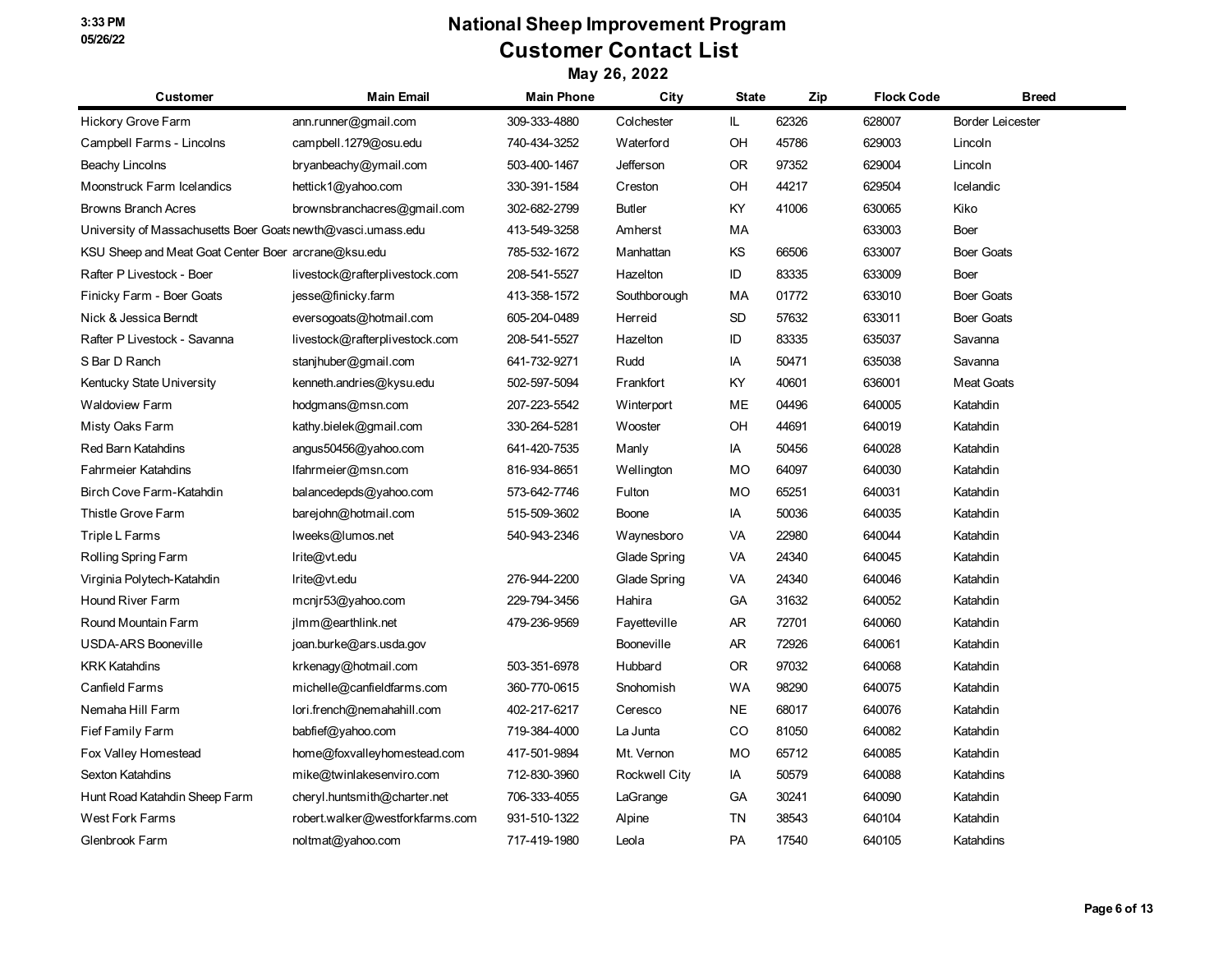| <b>Customer</b>               | <b>Main Email</b>              | <b>Main Phone</b> | City               | <b>State</b> | Zip    | <b>Flock Code</b> | <b>Breed</b> |
|-------------------------------|--------------------------------|-------------------|--------------------|--------------|--------|-------------------|--------------|
| Double Ewe Farm               | vince@doubleewefarm.com        | 608-753-2657      | Arena              | WI           | 53503  | 640108            | Katahdin     |
| LC Ranch                      | lcranch@emypeople.net          | 814-505-5143      | Union City         | PA           | 16438  | 640113            | Katahdin     |
| Bonus Angus Farm              | nusbaum@uwplatt.edu            | 608-348-3284      | Potosi             | WI           | 53820  | 640117            | Katahdin     |
| Tiki Farms                    | jasasse@mtcnet.net             | 712-754-3732      | Sibley             | IA           | 51249  | 640119            | Katahdin     |
| Ohio ARDC                     | payne.252@osu.edu              | 740-286-3803      | Jackson            | OH           | 45640  | 640120            | Katahdin     |
| Prairie Lane Farm             | beckyshultz@msn.com            | 573-682-5481      | Centralia          | <b>MO</b>    | 65240  | 640121            | Katahdins    |
| Croftland Farm- Katahdin      | mfowlfarm@msn.com              | 920-538-8013      | Cascade            | WI           | 53011  | 640123            | Katahdin     |
| Charmingfare Farm, Inc.       | john@charmingfare.com          | 603-483-5623      | Candia             | <b>NH</b>    | 03034  | 640129            | Katahdin     |
| Green Anchor Farm             | greenanchorfarm@gmail.com      | 207-231-1912      | Houlton            | ME           | 04730  | 640131            | Katahdin     |
| Salmon Run Farms              | raber1@mac.com                 | 207-838-5813      | Sabattus           | ME           | 04280  | 640137            | Katahdin     |
| Sycamore Bend Farm            | andrewschwerin@gmail.com       | 479-981-3128      | Eureka Springs     | AR           | 72632  | 640138            | Katahdin     |
| Beyond Blessed Farm           | mbfletcher08@gmail.com         | 276-759-4718      | Abingdon           | VA           | 24210  | 640149            | Katahdin     |
| Meinders Stock Farm-Katahdins | meinders2@hotmail.com          | 515-320-3835      | <b>Buffalo</b>     | IA           | 50424  | 640150            | Katahdin     |
| Gibraltar Farm                | farmer@gibraltarfarm.com       | 315-291-0003      | N Brookfield       | <b>NY</b>    | 13418  | 640155            | Katahdin     |
| Ewe Lamb Right                | danlturner44@gmail.com         | 717-532-2435      | Shippensburg       | <b>PA</b>    | 17257  | 640156            | Katahdin     |
| Doyle Weaver                  | doyle judyweaver@yahoo.com     | 417-667-5294      | Nevada             | <b>MO</b>    | 64772  | 640157            | Katahdin     |
| <b>Trinity River Katahdin</b> | nakrueger@gmail.com            | 979-324-1160      | Centerville        | TX           | 75833  | 640168            | Katahdin     |
| Silver Maple Katahdins        | silvermaplekatahdin@yahoo.com  | 276-346-7235      | jonesville         | VA           | 24263  | 640169            | Katahdin     |
| <b>Back Creek Angus LLC</b>   | robinbackcreek@att.net         | 704-880-3572      | Mt. Ulla           | <b>NC</b>    | 28125  | 640170            | Katahdin     |
| Keuler Katahdins              | crkeuler@yahoo.com             | 417-813-4591      | Miller             | MO           | 65707  | 640171            | Katahdin     |
| Stenger Farm Katahdins        | jIstenger@frontier.com         | 304-745-3511      | Lost Creek         | WV           | 26385  | 640174            | Katahdin     |
| Circle P Katahdin             | Richard@circlepkatahdin.com    | 270-945-0747      | <b>Brandenburg</b> | KY           | 40108  | 640179            | Katahdin     |
| Old Slate Farm                | oldslatefarm@gmail.com         | 614-330-5905      | Mt. Vernon         | OH           | 43050  | 640180            | Katahdin     |
| Zimmerman Farm                |                                | 417-429-9541      | Tunas              | MO           | 65764  | 640182            | Katahdin     |
| Fox Valley Katahdins          | kennethlorelle@gmail.com       | 641-799-0302      | Cantril            | IA           | 52542  | 640184            | Katahdin     |
| Byrns Ranch                   | stevebyrns74@gmail.com         | 325-234-4724      | San Angelo         | <b>TX</b>    | 76904  | 640185            | Katahdin     |
| Good Shepherd Farm            | goodshepherdfarm3015@gmail.com | 208-996-9987      | Meridian           | ID           | 83642  | 640187            | Katahdin     |
| Floral Hill Farm              | rmarsh@fordlandclinic.org      | 417-753-7184      | Rogersville        | MO           | 640189 | 640189            | Katahdin     |
| Sand Mountain Katahdins       | smksheep@gmail.com             | 256-609-1994      | Section            | AL           | 35771  | 640190            | Katahdins    |
| Eric Voress Katahdin          | ekvoress@embarqmail.com        | 937-498-4375      | Sidney             | OH           | 45365  | 640196            | Katahdin     |
| Lauden Acres                  | marshallkoppenhaver@gmail.com  | 570-850-7112      | Dalmatia           | PA           | 17017  | 640198            | Katahdin     |
| Dry Branch Farm               | southerngriff@yahoo.com        | 850-393-9899      | Milton             | FL.          | 32570  | 640199            | Katahdin     |
| <b>Hidden Creek Farm</b>      | dreayoung@gmail.com            | 301-580-9199      | Delaplane          | VA           | 20144  | 640201            | Katahdin     |
| Gingerich Family Katahdins    | joe@genterprises.us            | 276-870-9563      | Jonesville         | <b>VA</b>    | 24263  | 640202            | Katahdin     |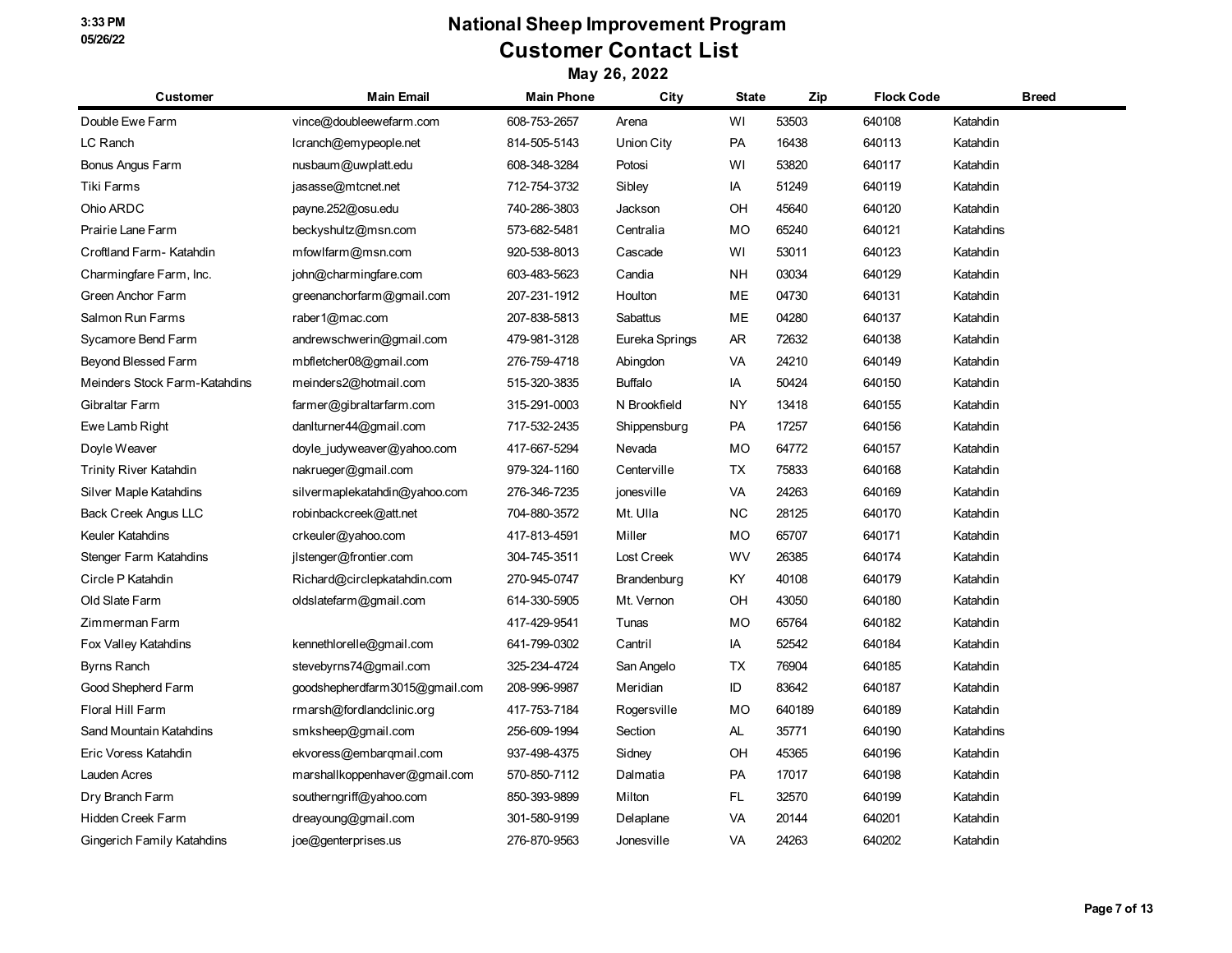## **National Sheep Improvement Program Customer Contact List**

| <b>Customer</b>                                           | <b>Main Email</b>                                | <b>Main Phone</b> | City                 | <b>State</b> | Zip        | <b>Flock Code</b> | <b>Breed</b> |
|-----------------------------------------------------------|--------------------------------------------------|-------------------|----------------------|--------------|------------|-------------------|--------------|
| R & R Katahdins                                           | randrbealb22@yahoo.com                           | 606-768-3847      | Wellington           | KY           | 40387      | 640203            | Katahdin     |
| <b>Buckeye Acres</b>                                      | roncyoung@gmail.com                              | 419-203-6389      | Van Wert             | OH           | 45891      | 640205            | Katahdin     |
| Southern Indiana Purdue Ag Center                         | toweri@purdue.edu                                | 812-639-4427      | Dubois               | IN           | 47527      | 640209            | Katahdin     |
| Phillips Family Katahdins                                 | phillipsfamkats@aol.com                          | 724-809-1821      | Washington           | PA           | 15301      | 640210            | Katahdins    |
| Round House Farm                                          | roundhousefarm@yahoo.com                         | 606-269-6114      | Speedwell            | <b>TN</b>    | 37870      | 640211            | Katahdin     |
| USDA ARS USMARC                                           | tom.murphy@usda.gov                              | 402-762-4177      | Clay Center          | NE           | 68933      | 640213            | Katahdin     |
| Breezy Knoll Katahdins                                    | flphill@vt.edu                                   | 276-628-4024      | Abingdon             | VA           | 24210      | 640214            | Katahdin     |
| Montgomery Sheep Farm                                     | joel.olsen@o2emc.com                             | 704-490-9696      | Cornelius            | NС           | 28031      | 640215            |              |
| <b>BTX Bluestem Farm</b>                                  | judy@bluestemtex.com                             | 817-584-4355      | Weatherford          | TX           | 76085      | 640216            |              |
| <b>NP Ranch</b>                                           | marti9683@aol.com                                | 405-819-9552      | Sanger               | TX           | 76266      | 640217            | Katahdin     |
| LeeDer Farms                                              | ljholcomb2583@gmail.com                          | 704-657-0742      | Hiddenite            | ΝC           | 28636      | 640218            | Katahdin     |
| Mad-Kettle Farm                                           | madkettlefarm@yahoo.com                          | 540-533-8025      | <b>Stephens City</b> | VA           | 22655      | 640219            | Katahdin     |
| Ark Ranch                                                 | educateandtrain@gmail.com                        | 863-333-8857      | <b>Twin Falls</b>    | ID           | 83301      | 640220            | Katahdin     |
| Cedar Creek Farm                                          | mstumpff@yahoo.com                               | 423-505-4274      | Georgetown           | <b>TN</b>    | 37336-6441 | 640221            | Katahdin     |
| Hall Katahdins                                            | hallclublambs@gmail.com                          | 410-708-8781      | Chestertown          | MD           | 21620      | 640222            |              |
| <b>BERG Livestock</b>                                     | brad.buttrey@gmail.com                           | 931-212-3322      | Martin               | <b>TN</b>    | 38237      | 640223            | Katahdin     |
| The Farmhouse on Persimmon Hill                           | thefarmhouseonpersimmonhill@gmail.c 479-970-5642 |                   | Booneville           | AR           | 72927      | 640224            | Katahdin     |
| JJ's Katahdin Sheep Farm                                  | jjgross@fmctc.com                                | 712-579-4906      | Defiance             | IA           | 51527      | 640225            | Katahdin     |
| Happy Hills Genetics                                      | mikejonesauctioneer@gmail.com                    | 706-773-3612      | <b>West Point</b>    | GА           | 31833      | 640226            | Katahdin     |
| Sturdy Post Ranch                                         | justinf@millbornseeds.com                        | 605-690-3309      | Ward                 | SD           | 57026      | 640227            | Katahdin     |
| Acorn Acres Farm                                          | Holyacornacres@gmail.com                         | 435-232-2801      | Idaho Falls          | ID           | 83402      | 640228            | Katahdins    |
| Cooper Creek Farms, LLC                                   | cottonandpopsfarms@gmail.com                     | 985-974-7655      | Loranger             | LA           | 70446      | 640229            | Katahdin     |
| Mile Creek                                                | joelcgalloway@aol.com                            | 864-506-1359      | Pickens              | SC           | 29671      | 640230            | Katahdin     |
| Kevin Stewart Katahdins                                   | kevinstewart@reagan.com                          | 606-271-1812      | Science Hill         | KY           | 42553      | 640231            | Katahdin     |
| Considine Family Farm                                     | considine.farm@gmail.com                         | 608-697-3693      | Portage              | W١           | 53901      | 640232            | Katahdin     |
| David & Jane Smith                                        | not2sheep@gmail.com                              | 219-474-3216      | Earl Park            | IN           | 47942      | 640233            | Katahdin     |
| <b>Sunset Acre Katahdins LLC</b>                          | smw@abcmailbox.net                               | 717-445-6020      | Ephrata              | PA           | 17522      | 640234            | Katahdin     |
| Litzenberg Farms                                          | litzenbergfarms@gmail.com                        | 740-504-7477      | Centerburg           | OН           | 43011      | 640235            | Katahdin     |
| Studio Hill LLC                                           | miranda@studiohill.farm                          | 401-578-6456      | Shaftsbury           | VT           | 05262      | 640236            | Katahdin     |
| Wild Rose Farm                                            | wildrosekatahdins@gmail.com                      | 931-510-1744      | Sparta               | <b>TN</b>    | 38583      | 640237            | Katahdin     |
| North Carolina State University Katahdi arweave3@ncsu.edu |                                                  | 989-708-2557      | Raleigh              | ΝC           | 27695      | 640238            | Katahdin     |
| Heartquist Hollow Family Farm                             | scott@easyewe.farm                               | 907-268-6400      | Gilber               | AZ           | 85295      | 640239            | Katahdin     |
| <b>Strong Stock</b>                                       | davidpittenger@gmail.com                         | 865-207-3413      | Knoxville            | <b>TN</b>    | 37914      | 640240            | Katahdin     |
| Dream Meadows LLC                                         | weikerbs@cobleskill.edu                          | 717-253-2043      | Cooperstown          | NΥ           | 13326      | 640241            | Katahdin     |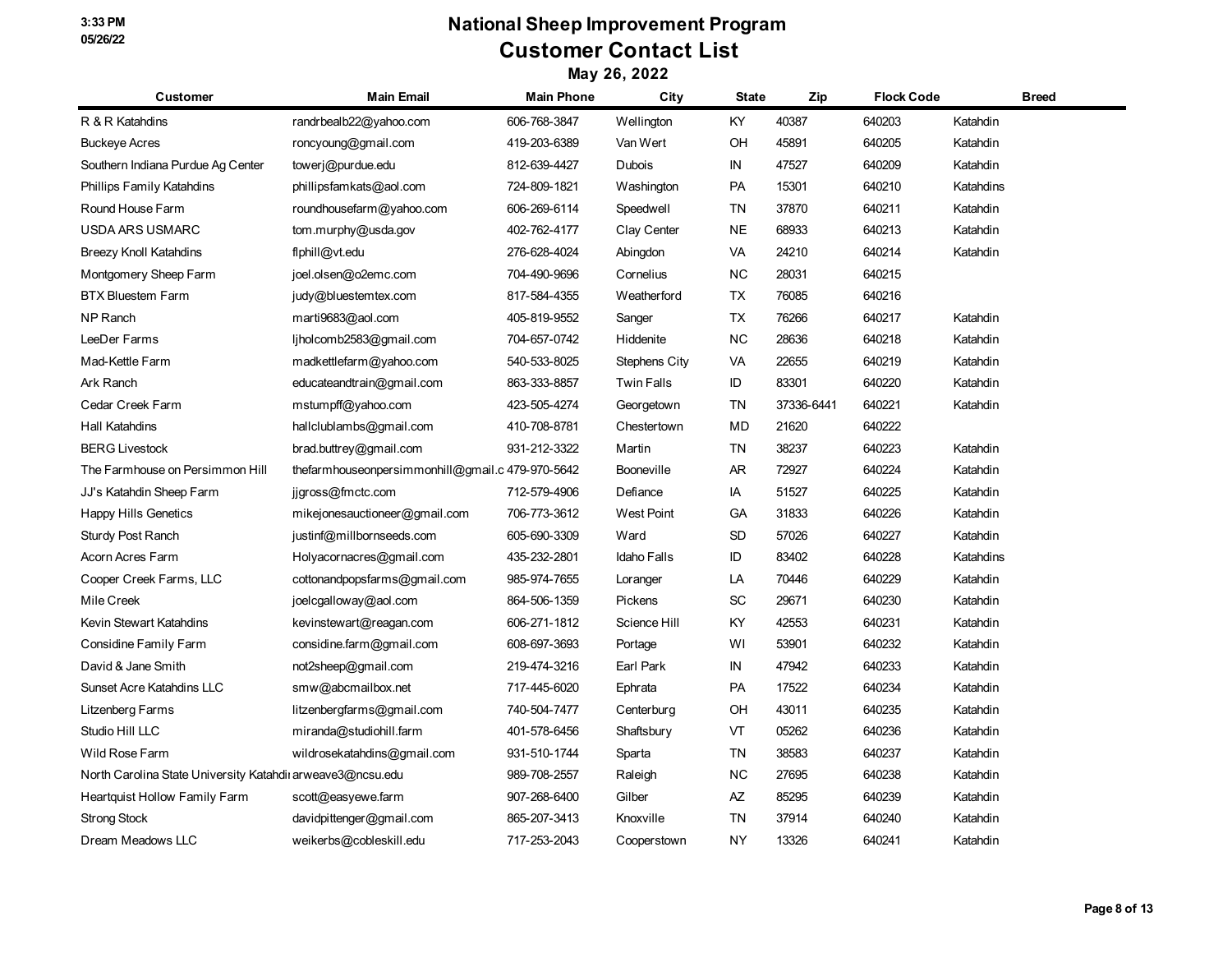# **National Sheep Improvement Program Customer Contact List**

| <b>Customer</b>                         | <b>Main Email</b>                  | <b>Main Phone</b> | City                | <b>State</b> | Zip   | <b>Flock Code</b> | <b>Breed</b> |
|-----------------------------------------|------------------------------------|-------------------|---------------------|--------------|-------|-------------------|--------------|
| Bennet Family Land & Livestock LLC      | chassity.bennet@yousq.net          | 608-412-3468      | Lancaster           | WI           | 53813 | 640242            | Katahdin     |
| Craig Farms Katahdins                   | info@craig.farm                    | 636+328+4375      | Decatur             | MI           | 49045 | 640243            | Katahdins    |
| Finicky Farm - Katahdin                 | jesse@finicky.farm                 | 413-358-1572      | Southborough        | МA           | 01772 | 640244            | Katahdin     |
| Cross Roads Farm                        | tommbrady4@gmail.com               | 931-580-3631      | <b>Bell Buckle</b>  | TN           | 37020 | 640245            | Katahdin     |
| 606 Family Farm Co.                     | Ryan@treecraftfurniture.com        | 330-763-0195      | Fredricksburg       | OH           | 44627 | 640247            | Katahdins    |
| <b>Blackland Sheep Station Katahdin</b> | cdruenmiller@gmail.com             | 979-204-4443      | Priddy              | TX           | 76870 | 640248            | Katahdin     |
| Big Tom's Con-O-Creek Farm              | twperkins1@yahoo.com               | 724-480-5187      | Fombell             | PA           | 16123 | 640249            | Katahdin     |
| Campbell Lake Katahdin                  | johnernhart@gmail.com              | 612-619-0196      | New Germany         | <b>MN</b>    | 55367 | 640250            | Katahdin     |
| Molzahn Ranch                           | gunnie.ec@gmail.com                | 406-431-0184      | <b>Big Timber</b>   | MT           | 59011 | 640251            | Katahdin     |
| Circle B Farm                           | circlebfarm2012@frontier.com       | 740-758-5422      | Quaker City         | OH           | 43773 | 640252            | Katahdin     |
| Flying Bull Farm                        | debra.waterhouse@me.com            | 703-789-3004      | Berryville          | VA           | 22611 | 640253            | Katahdin     |
| Luzon Farm                              | cad luzon@hotmail.com              | 573-291-0591      | <b>Bonnots Mill</b> | MO           | 65016 | 640254            | Katahdin     |
| Acres of Abundance                      | PJSALZ@gmail.com                   | 937-416-7155      | Manchester          | MI           | 48158 | 640255            | Katahdin     |
| Four Corner Farm Katahdin               | inetai@adams.net                   | 217-430-7400      | Camp Point          | IL.          | 62320 | 640256            | Katahdin     |
| Barred Owl Brook Farm                   | barredowlbrook@gmail.com           | 574-536-9365      | Essex               | <b>NY</b>    | 12936 | 640257            | Katahdin     |
| <b>Spraberry Acres</b>                  | cspraberry@yahoo.com               | 469-576-7620      | Royse City          | TX           | 75189 | 640258            | Katahdin     |
| Jason Bragg                             | jsnbrgg@gmail.com                  | 304-575-1620      | Tioga               | WV           | 26691 | 640259            | Katahdin     |
| <b>Merrill Creek Farms</b>              | dburnham 1424@gmail.com            | 315-854-0422      | Richville           | NY.          | 13681 | 640260            | Katahdin     |
| O'Crowley Family Farm                   | zackocrowley@gmail.com             | 209-500-8347      | Merced              | CA           | 95348 | 640261            | Katahdin     |
| Ulry Farms LLC                          | ulry.6@osu.edu                     | 614-361-0884      | Johnstown           | OH           | 43031 | 640262            | Katahdin     |
| Greenfield Grazing LLC Katahdin         | greenfieldgrazing@gmail.com        | 773-510-9451      | Buchanan            | MI           | 49107 | 640263            | Katahdin     |
| Cloud Nine Farm                         | jgrillo@CMGFI.com                  | 276-210-7264      | Telford             | TN           | 37690 | 640264            | Katahdin     |
| Hazel River Farm                        | barbarafleming@aol.com             | 703-201-8100      | <b>Boston</b>       | VA           | 22713 | 640265            | Katahdin     |
| Morehead State University               | p.harrelson@moreheadstate.edu      | 606-783-2664      | Morehead            | KY           | 40351 | 640266            | Katahdin     |
| <b>HSC Farms</b>                        | hscfarms@gmail.com                 | 936-520-2689      | Livingston          | TX           | 77351 | 640267            | Katahdin     |
| <b>Black Ridge Katahdins</b>            | Blackridgekatahdins@yahoo.com      | 715-607-4677      | Deer Park           | WI           | 54007 | 640268            | Katahdin     |
| The Awesome Ranch                       | steueras@gmail.com                 | 269-352-5670      | Canyon              | TX           | 79015 | 640269            | Katahdin     |
| Jacob's Valley Farm                     | jacvalfarms@gmail.com              | 717-316-9250      | Hanover             | PA           | 17331 | 640270            | Katahdin     |
| Diamond M Genetics                      | leallenmartin@gmail.com            | 660-346-6143      | Downing             | MO           | 63536 | 640271            | Katahdin     |
| Mariposa Farm                           | beckiehotz@gmail.com               | 908-996-0854      | Frenchtown          | <b>NJ</b>    | 08825 | 640272            | Katahdin     |
| Turkey Foot Farm                        | IMCHEEK14@gmail.com                | 443-717-1223      | Mount Savage        | <b>MD</b>    | 21545 | 640273            | Katahdin     |
| Mockingbird Hill Katahdins              | mockingbirdhillkatahdins@gmail.com | 865-585-0372      | Rose Hill           | VA           | 24281 | 640274            | Katahdin     |
| Hay Ewe Ranch - Katahdins               | operations@hayeweranch.com         | 254-640-2967      | Gatesville          | TX           | 76528 | 640275            | Katahdin     |
| Shepherd's Way Farm                     | shepherdswayfarming@gmail.com      | 276-780-3101      | Glade Spring        | <b>VA</b>    | 24340 | 640276            | Katahdin     |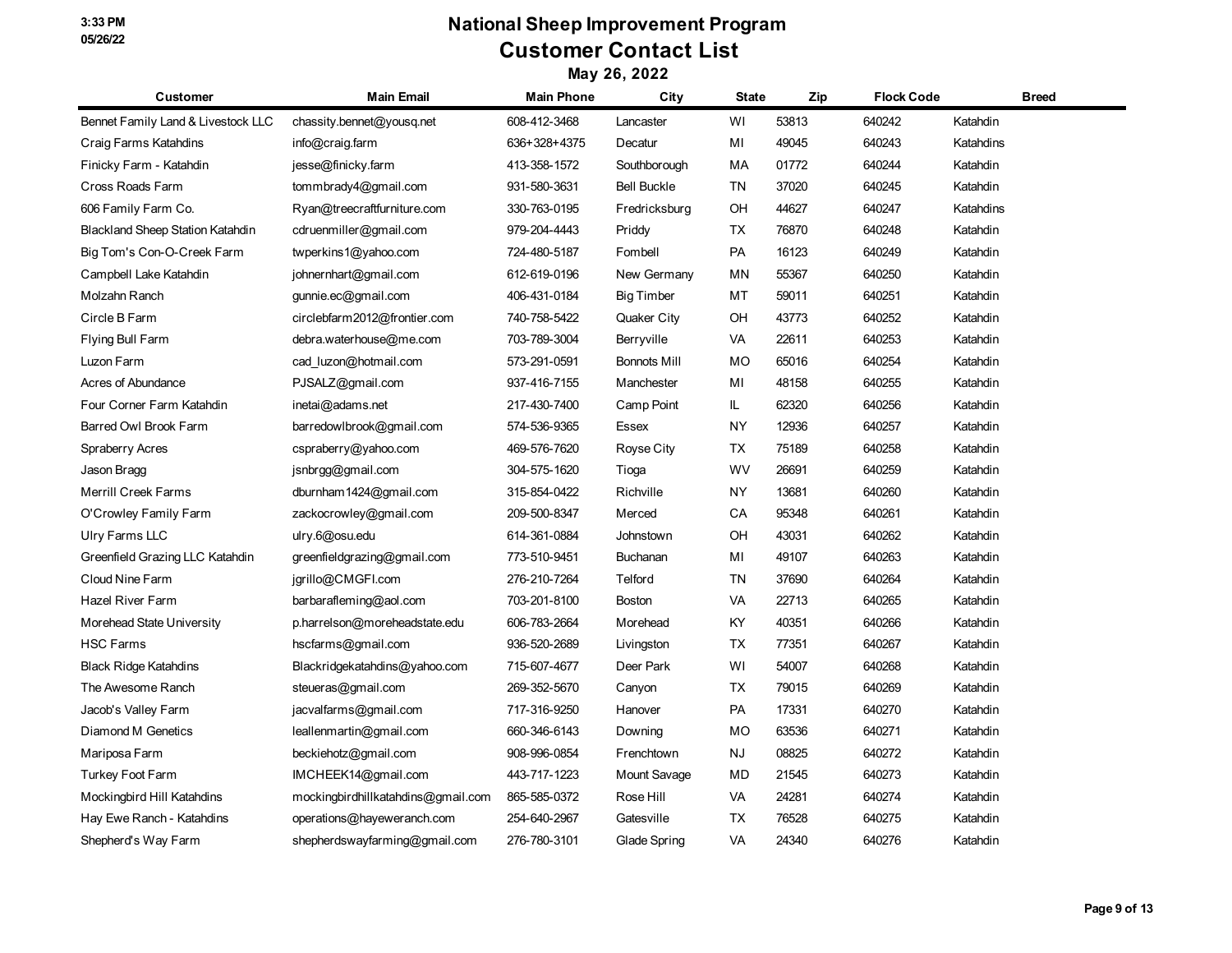### **National Sheep Improvement Program Customer Contact List**

| <b>Customer</b>                            | <b>Main Email</b>                | <b>Main Phone</b> | City                  | <b>State</b> | Zip        | <b>Flock Code</b> | <b>Breed</b>   |
|--------------------------------------------|----------------------------------|-------------------|-----------------------|--------------|------------|-------------------|----------------|
| Maierle Sheep Company                      | clm6630@psu.edu                  | 740-877-5529      | Jacksontown           | OH           | 43030      | 640277            | Katahdin       |
| Heifer Ranch                               | christine.hernandez@heifer.org   | 501-889-8601      | Perryville            | AR           | 72126      | 640278            | Katahdin       |
| Cornerstone Free Range Pastures            | lawrence.jml@gmail.com           | 515-971-2900      | Yale                  | OK           | 74085      | 640279            | Katahdin       |
| Summit Farms                               | hairsheep@live.com               | 509-688-5168      | Creston               | <b>WA</b>    | 99117      | 643001            | St. Croix      |
| <b>Driller Livestock</b>                   | cdruenmiller@gmail.com           | 979-204-4443      | Fredericksburg        | TX           | 78624      | 643002            | St. Croix      |
| Melwood Farm                               | crystalcriswell@protonmail.com   | 304-654-3977      | Crown City            | OH           | 45623      | 643003            | St. Croix      |
| Greenfield Grazing LLC                     | efmacdonald92@gmail.com          | 773-510-9451      | Buchanan              | ΜI           | 49107      | 644003            | Royal White    |
| T & E Farms                                | bc3 farmgirl22@yahoo.com         | 918-801-8387      | Fairland              | OK           | 74343      | 644004            | Royal White    |
| <b>Blackland Sheep Station Royal White</b> | cdruenmiller@gmail.com           | 979-204-4443      | Priddy                | TX           | 76870      | 644005            | Royal White    |
| 4480 Farmstead LLC                         | davedv56@yahoo.com               | 814-330-0059      | Kingston              | ΜI           | 48741      | 644006            | Royal White    |
| Ramblin Vewe Farm Trust Suffolk            | ramblinvewejkeyser@metrocast.net | 603-581-3416      | Gilford               | <b>NH</b>    | 03249      | 690002            | Suffolk        |
| <b>Bunker Hill Farms</b>                   | bunkerhillfarm@gmail.com         | 937-585-6626      | DeGraff               | OH           | 43318      | 690007            | <b>Suffolk</b> |
| Culham & Stevens                           | culhamab@aol.com                 | 517-896-7378      | Webberville           | ΜI           | 48892      | 690025            | Suffolk        |
| R & R Suffolks                             | hodgesrk@yahoo.com               | 810-441-6218      | North Branch          | ΜI           | 48461      | 690028            | Suffolk        |
| Reau Suffolks                              | reau@msu.edu                     |                   | Petersburg            | ΜI           | 49270-9404 | 690030            | Suffolk        |
| Mint Gold Ranch-Suffolk                    | mintgoldranch@gmail.com          | 920-864-7732      | DePere                | WI           | 54115      | 690035            | Suffolk        |
| <b>JMG Suffolk</b>                         | jeremy.geske@gmail.com           | 612-756-1200      | New Prague            | MN           | 56071      | 690042            | Suffolk        |
| Kimm Suffolks                              | bksuffolks@gmail.com             | 319-476-3875      | <b>Willow Springs</b> | МO           | 65793      | 690051            | Suffolk        |
| Virginia Tech-Suffolk                      | sgreiner@vt.edu                  | 540-231-9159      | Blackburg             | VA           | 24061      | 690073            | Suffolk        |
| <b>Heupel Farms</b>                        | heupelfarms@gmail.com            | 970-768-1291      | Weldona               | CO           | 80653      | 690083            | Suffolk        |
| Eagle Suffolk                              | eagle@ctcweb.net                 | 208-257-3706      | Cambridge             | ID           | 83610      | 690094            | Suffolk        |
| Meerdink Suffolks                          | kdmeerdink@netllcwb.net          | 712-552-1802      | Hawarden              | IA           | 51023      | 690103            | Suffolk        |
| Kitzan Sheep-Suffolk                       | shepherd@kitzansheep.com         | 605-257-2105      | Nisland               | <b>SD</b>    | 57762      | 690104            | Suffolk        |
| Dry Sandy Sheep                            | drysandysheep@protonmail.com     | 402-200-0444      | Kirwin                | KS           | 67644      | 690109            | Suffolk        |
| Schacherer Suffolks                        | t schacherer@yahoo.com           | 507-829-1098      | Canby                 | MN           | 56220      | 690111            | Suffolk        |
| PH Farms-Suffolk                           | drhunter@nktelco.net             | 937-726-0174      | Ft. Loramie           | OH           | 45845      | 690114            | Suffolk        |
| Kopren Suffolk                             | wkopren@live.com                 | 605-545-0842      | Bison                 | SD           | 57620      | 690115            | Suffolk        |
| Begg Suffolks                              | $tom$ begg@aol.com               | 419-348-3190      | Findlay               | OH           | 45840      | 690117            | Suffolk        |
| <b>Cannon River Suffolk</b>                | attorneyjscott@yahoo.com         | 612-963-4629      | Kilkenny              | MN           | 56052      | 690122            | Suffolk        |
| Suffangus Farm LLC                         | mswortzel@verizon.net            | 540-280-6974      | Greenville            | VA           | 24440      | 690126            | Suffolk        |
| <b>Blonquist Bros.</b>                     | jblonquist@allwest.net           | 435-640-8076      | Coalville             | UT           | 84017      | 690128            | Suffolk        |
| Univ of Idaho-Suffolk                      | bmurdoch@uidaho.edu              | 208-885-3516      | Moscow                | ID           | 83844      | 690129            | Suffolk        |
| <b>JHK Sheep-Suffolks</b>                  | heather@kitzansheep.com          | 605-257-2857      | Nisland               | SD           | 57762      | 690130            | Suffolk        |
| Banner Butte Sheep Farm                    | bannerbuttelambs@gmail.com       | 971-220-1200      | Pullman               | <b>WA</b>    | 99163      | 690135            | Suffolk        |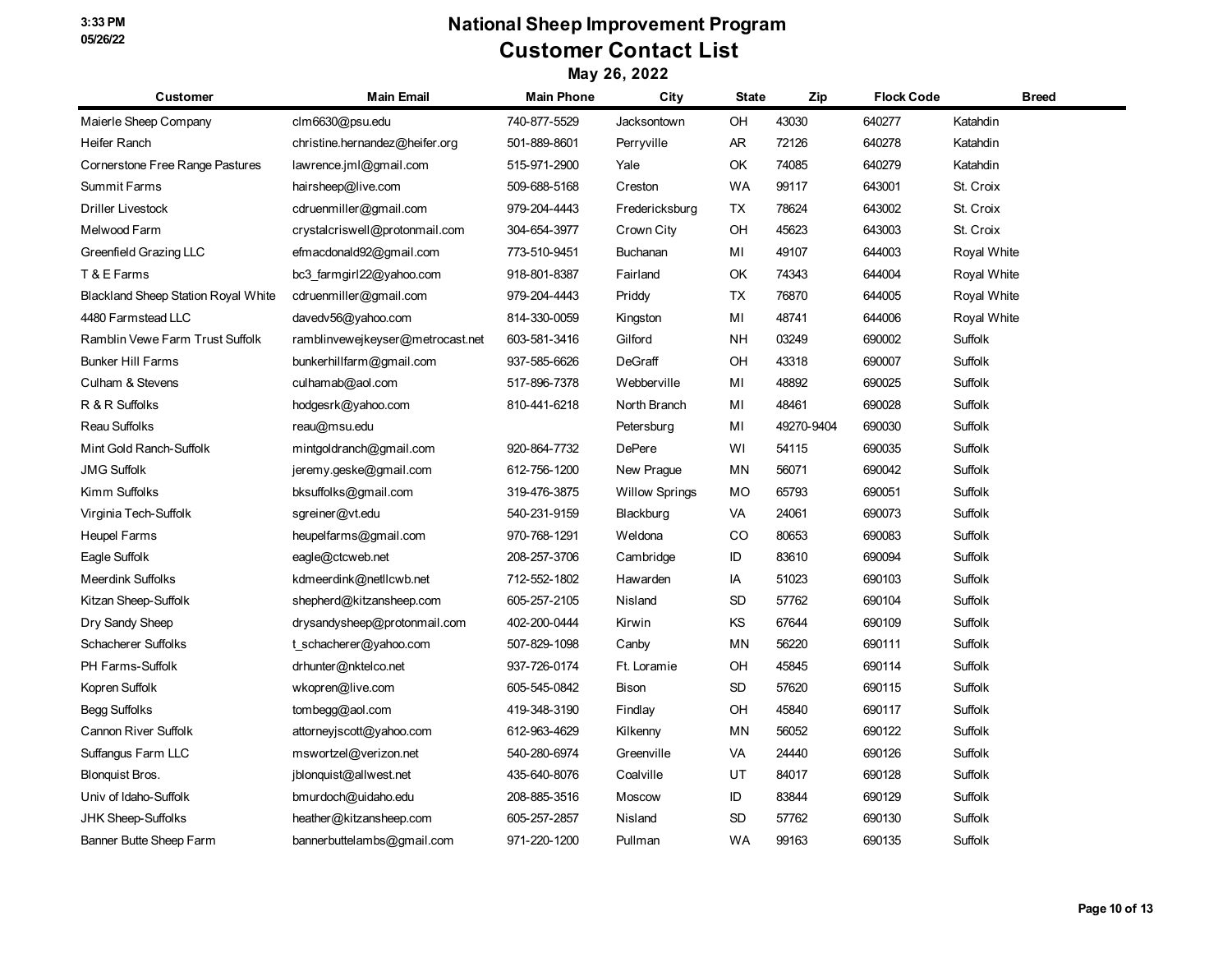# **National Sheep Improvement Program Customer Contact List**

| Customer                                                             | <b>Main Email</b>              | <b>Main Phone</b> | City               | <b>State</b> | Zip   | <b>Flock Code</b> | <b>Breed</b>       |
|----------------------------------------------------------------------|--------------------------------|-------------------|--------------------|--------------|-------|-------------------|--------------------|
| Dagley Ranch Suffolks                                                | jjdagley@gmail.com             | 701-516-6693      | New Salem          | <b>ND</b>    | 58563 | 690136            | Suffolk            |
| Dawe Suffolks                                                        | krdawe@itstriangle.com         | 406-930-0002      | <b>Big Timber</b>  | МT           | 59011 | 690139            | Suffolk            |
| Berg Family Suffolks                                                 | mdberg@svtv.com                | 507-825-3894      | Pipestone          | ΜN           | 56164 | 690141            | Suffolk            |
| <b>Hoddinott Acres</b>                                               | hoddinottacres@outlook.com     | 517-605-8792      | Adrian             | ΜI           | 49221 | 690142            | Suffolk            |
| <b>Eric Voress Suffolks</b>                                          | ekvoress@embarqmail.com        | 937-498-4375      | Sidney             | OH           | 45365 | 690150            | Suffolk            |
| B & C Sheep                                                          | bandcsheep@gmail.com           | 503-307-0573      | Hermiston          | <b>OR</b>    | 97838 | 690151            | Suffolk            |
| Peth's Family Farm Registered Suffolk jeremy@pethslandscapinginc.com |                                | 440-567-6523      | Medina             | OH           | 44256 | 690153            | Suffolk            |
| Meadowbrook Farm                                                     | perbrio@yahoo.com              | 231-335-6827      | Fremont            | MI           | 49412 | 690154            | <b>Suffolk</b>     |
| <b>Braasch Land and Livestock</b>                                    | fleckcraig@yahoo.com           | 814-441-0980      | <b>Brookings</b>   | <b>SD</b>    | 57006 | 690155            | Suffolk/Montadales |
| Lamont Lamb Company                                                  | cswannack96@gmail.com          | 509-499-9769      | Lacey              | WA           | 98513 | 690156            | Suffolk            |
| Johnson and Kopp Suffolk                                             | sunnyfieldsfarm.info@gmail.com | 603-933-3826      | Peterborough       | NΗ           | 03458 | 690157            | Suffolk            |
| Big Sky Suffolk                                                      | stenberg@blackfoot.net         | 406-207-7674      | St. Ignatius       | МT           | 59865 | 690158            | Suffolk            |
| <b>USDA ARS MARC Suffolks</b>                                        | mark.hoogendoorn@usda.gov      | 402-762-4177      | Clay Center        | NE           | 68933 | 690159            | Suffolks           |
| Wilder Sheep Company                                                 | wildersheepcompany@gmail.com   | 208-991-7673      | Caldwell           | ID           | 83605 | 690160            | Suffolk            |
| <b>Everts Family Suffolks</b>                                        | evertssuffolks@gmail.com       | 319-505-7567      | Holland            | IA           | 50642 | 690161            | Suffolk            |
| Hannah Taylor Southdowns                                             | taylorsheep@yahoo.com          | 608-846-9536      | Arlington          | WI           | 53911 | 692001            | Southdown          |
| Chico State Sheep Unit Southdowns                                    | sheepunit@csuchico.edu         | 530-592-6196      | Chico              | СA           | 95928 | 692002            | Southdown          |
| UW-River Falls Hampshire                                             | heather.campbell@uwrf.edu      |                   | <b>River Falls</b> | WI           | 54022 | 693002            | Hampshire          |
| UW-Madison Hampshire Sheep Unit                                      | toddtaylor@wiscmail.wisc.edu   | 608-846-5858      | Arlington          | WI           | 53911 | 693003            | Hampshire          |
| Roembke Hampshires                                                   | mjrhamps@hotmail.com           | 262-707-0032      | Cedarburg          | WI           | 53012 | 693004            | Hampshire          |
| Iowa State University                                                | bdresche@iastate.edu           | 515-291-4725      | Ames               | IA           | 50011 | 693005            | Hampshire          |
| SDSU                                                                 | karolynn.marsan@sdstate.edu    | 605-693-3808      | <b>Brookings</b>   | SD           | 51006 | 693006            | Hampshire          |
| Helming Hampshires                                                   | mdhelming@msn.com              | 970-336-1613      | Greeley            | CO           | 80631 | 693007            | Hampshire          |
| Chapman Hampshires                                                   | beauchapman@sdplains.com       | 605-244-7166      | Bison              | SD           | 57620 | 693012            | Hampshire          |
| Hayden's Hamps                                                       | taylorsheep@yahoo.com          | 608-846-9536      | Arlington          | WI           | 53911 | 693014            | Hampshire          |
| Drewry Club Lambs                                                    | drewrydonald@gmail.com         |                   | Farmington         | ΜN           | 55024 | 693015            | Hampshire          |
| Smith Sheep & Stuff                                                  | wsvsmith@yahoo.com             | 307-754-3130      | Powell             | <b>WY</b>    | 82435 | 693016            | Hampshire          |
| Robbins Brothers Hampshires                                          | jessg.robbins@gmail.com        | 949-382-8992      | Santaquin          | UT           | 84655 | 693023            | Hampshire          |
| University of Kentucky Hampshires                                    | daaron@uky.edu                 | 859-257-7553      | Lexington          | KY           | 40546 | 693028            | Hampshire          |
| Chico State Sheep Unit                                               | sheepunit@csuchico.edu         | 530-592-6196      | Chico              | СA           | 95928 | 693030            | Hampshire          |
| KSU Sheep and Meat Goat Center Ham arcrane@ksu.edu                   |                                | 785-532-1672      | Manhattan          | ΚS           | 66506 | 693032            | Hampshires         |
| Cream City Lamb and Wool - Hampshir cclambandwool@gmail.com          |                                | 320-296-8025      | Hector             | ΜN           | 55342 | 693035            | Hampshires         |
| Higbee & Vandefifer                                                  | philhigbee@gmail.com           | 269-953-5769      | Nashville          | MI           | 49073 | 693037            | Hampshire          |
| Roselawn Legacy Hampshires                                           | bppfarm@hotmail.com            | 701-220-2756      | <b>Bismarck</b>    | <b>ND</b>    | 58504 | 693038            | Hampshires         |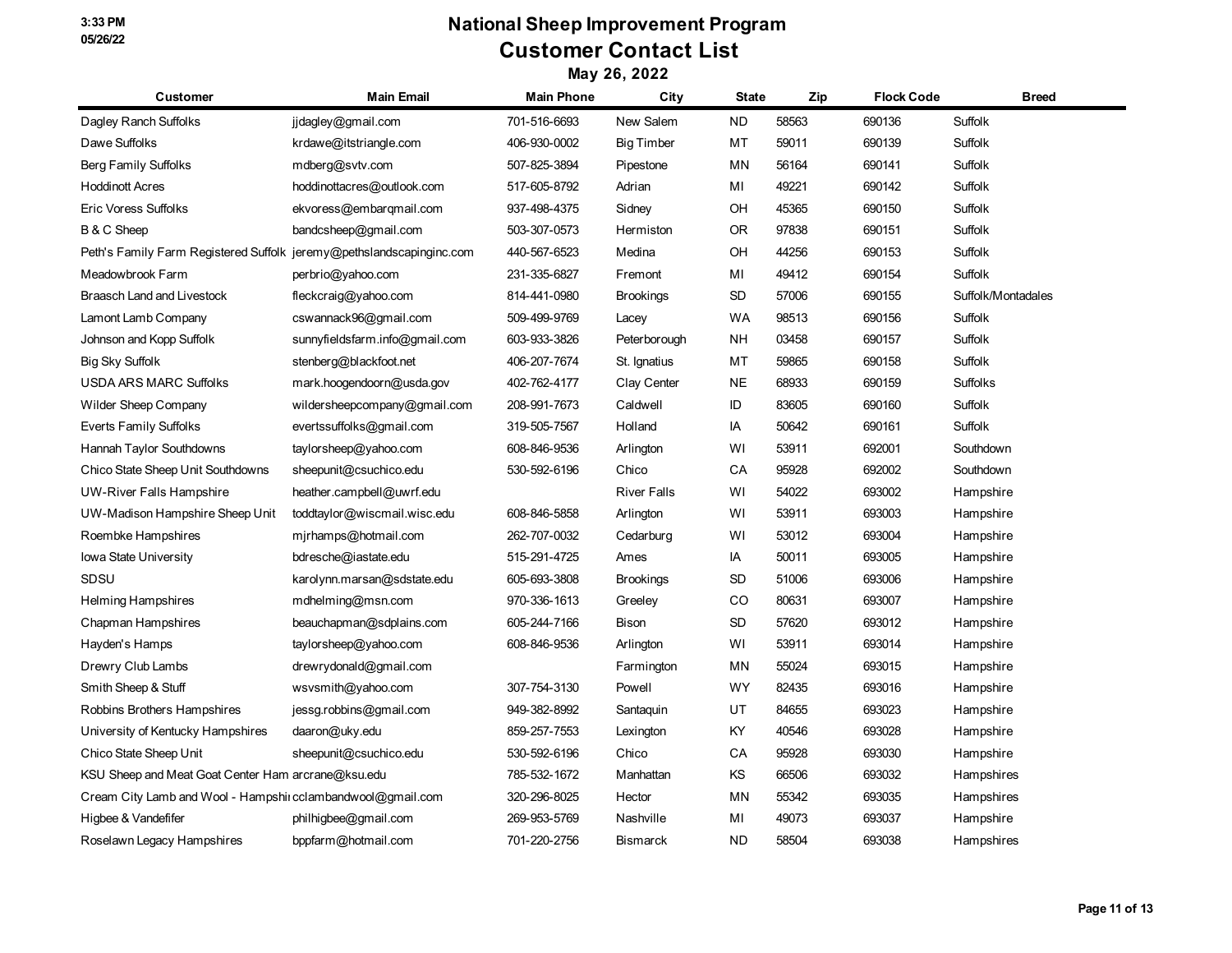### **National Sheep Improvement Program Customer Contact List**

| Customer                                                  | <b>Main Email</b>               | <b>Main Phone</b> | City                   | <b>State</b> | Zip   | <b>Flock Code</b> | <b>Breed</b>          |
|-----------------------------------------------------------|---------------------------------|-------------------|------------------------|--------------|-------|-------------------|-----------------------|
| <b>Locust Creek</b>                                       | locustcreekflowerfarm@gmail.com | 217-825-3584      | Pana                   | IL.          | 62557 | 693039            | Hampshire             |
| Mapleton Mynd Shropshires                                 | cihiemke@gmail.com              | 415-302-8035      | Stoughton              | W١           | 53589 | 695003            | Shropshire            |
| F & P Groverman Shropshire                                | fredgroverman@gmail.com         | 707-763-3132      | Petaluma               | СA           | 94954 | 695006            | Shropshire            |
| Performance Shropshire Consortium                         | trbear@mc.net                   | 847-846-6354      | N. Barrington          | IL.          | 60010 | 695014            | Shropshires           |
| The Byre                                                  | jeffrey@paterson-valuations.com | 207-529-5639      | <b>Bristol</b>         | ME           | 04539 | 695015            | Shropshire            |
| Parker Agriculture Ltd                                    | parkeragriculture@gmail.com     | 204-730-0597      | Markdale               | ON           |       | 695016            | Shropshire            |
| U. Mass - Dorset                                          | newth@vasci.umass.edu           | 413-549-3258      | Amherst                | МA           | 01003 | 696002            | Dorset                |
| Twin Maple Farm LLC                                       | susanalberda1@gmail.com         | 616-990-2893      | Zeeland                | MI           | 49464 | 696016            | Dorset                |
| PR Performance Dorsets                                    | curtssheep@gmail.com            | 701-222-0148      | <b>Bismarck</b>        | <b>ND</b>    | 58503 | 696021            | Dorsets               |
| Virginia Tech-Dorset                                      | sgreiner@vt.edu                 | 540-231-9159      | Blacksburg             | VA           | 24061 | 696022            | Dorset                |
| Maple Hollow Farm                                         | maplehollow@embargmail.com      | 814-979-2250      | Manns Choice           | PA           | 15550 | 696026            | Dorset                |
| <b>UW-River Falls Dorset</b>                              | heather.campbell@uwrf.edu       |                   | <b>River Falls</b>     | WI           | 54022 | 696028            | Dorset                |
| <b>KA Dorsets</b>                                         | knoblockfam@hotmail.com         | 712-212-4991      | Ionia                  | MI           | 48846 | 696029            | Dorset                |
| Meeuwse Farms                                             | dmmeeuwse@gmail.com             | 269-760-1268      | Hopkins                | MI           | 49328 | 696030            | <b>Polled Dorset</b>  |
| Croftland Farm- Polled Dorset                             | mfowlfarm@msn.com               | 920-528-8013      | Cascade                | WI           | 53011 | 696034            | <b>Polled Dorset</b>  |
| PH Farms-Dorset                                           | drhunter@nktelco.net            | 937-726-0174      | Ft. Loramie            | OH           | 45845 | 696035            | Dorset                |
| Univer, of Rhode Island                                   | rachael demers@uri.edu          | 401-874-4183      | Kingstown              | RI           | 02881 | 696036            | Dorset                |
| <b>DMC Dorsets</b>                                        | mikey_callison11@hotmail.com    | 304-651-6135      | Hillsboro              | WV           | 24946 | 696043            | Dorset                |
| Full Moon Flock and Stock                                 | aliciajonedrow@gmail.com        | 585-506-5321      | <b>Clifton Springs</b> | <b>NY</b>    | 14432 | 696044            | Dorset and cross      |
| <b>Wall Dorsets</b>                                       | cethanwall@gmail.com            | 405-334-3950      | Perkins                | OK           | 74059 | 696046            | Dorset                |
| The Ray Family Farm                                       | therayfamilyfarm@yahoo.com      | 740-638-5270      | Cumberland             | OH           | 43732 | 696047            | Dorset                |
| Michael Schlumbohm Dorsets                                | mschlumbohm93@gmail.com         | 765-546-4453      | Lynn                   | IN           | 47355 | 696051            | Dorset                |
| Johnson and Kopp Dorsets                                  | sunnyfieldfarm.info@gmail.com   | 603-933-9826      | Peterborough           | <b>NH</b>    | 03458 | 696052            | Dorset                |
| J & K Smith Family Farms                                  | kurzhaar2000@yahoo.com          | 260-413-7881      | Grabill                | IN           | 46741 | 696053            | Dorset                |
| <b>MOB Farms</b>                                          | kodymyersmobfarms@gmail.com     | 989-513-5258      | Hope                   | MI           | 48628 | 696054            | Dorsets               |
| North Carolina State University Dorsets arweave3@ncsu.edu |                                 | 989-708-7621      | Raleigh                | <b>NC</b>    | 27695 | 696055            | Dorset                |
| Valley Farms Lamb                                         | valleyfarmslamb@gmail.com       | 240-347-3145      | Fairplay               | MD           | 21733 | 696056            | <b>Dorsets</b>        |
| <b>Wilfong Dorsets</b>                                    | wilfongdorsets@hotmail.com      | 304-268-2295      | Warm Springs           | VA           | 24484 | 696057            | <b>Polled Dorsets</b> |
| K Bar K Farm                                              | info@kbarkfarm.com              | 814-669-1374      | Petersburg             | PA           | 16669 | 696099            | Dorset                |
| <b>Portland Prairie Texels</b>                            | wray@acegroup.cc                | 507-495-3265      | Caledonia              | ΜN           | 55921 | 697001            | Texel                 |
| West Virginia University                                  | scott.bowdridge@mail.wvu.edu    | 231-429-6566      | Morgantown             | WV           | 26505 | 697009            | Texel                 |
| Glenbrook Farm Texel                                      | noltmat@yahoo.com               | 717-419-1980      | Leola                  | PA           | 17540 | 697012            | Texel                 |
| Campbell Farms-Texel                                      | campbell.1279@osu.edu           | 740-434-3252      | Waterford              | OH           | 45786 | 697013            | Texel                 |
| Southview Station- Texels                                 | southviewstation@outlook.com    | 585-261-5434      | Athens                 | PA           | 18810 | 697014            | Texel                 |